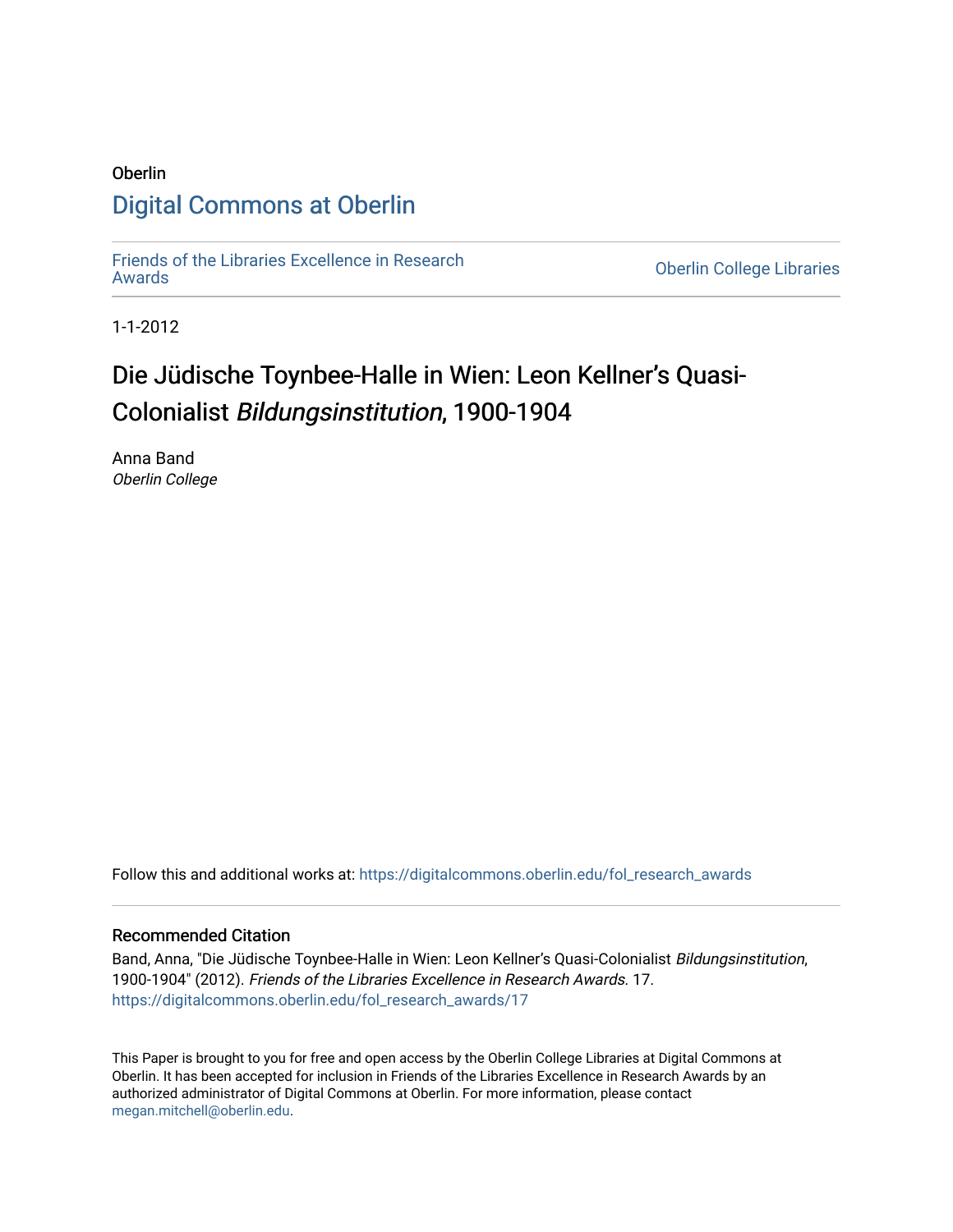Anna Band

Germans and Jews

Professor Magnus

May 19, 2012

## Die Jüdische Toynbee-Halle in Wien: Leon Kellner's Quasi-Colonialist *Bildungsinstitution,* 1900-1904

While much has been done to examine the role of Jewish philanthropy in fin-desiècle Vienna, the Jewish Toynbee-Hall stands shrouded in mystery. Despite much study of Central European Jewish philanthropy from the 1890s up until the interwar period, little has been done to examine the role of the Viennese Jewish Toynbee-Hall. Modeled after its London counterpart, the Viennese Toynbee-Hall was an exclusively Jewish settlement house founded in 1900 by Leon Kellner, a Polish-born worldrenowned Shakespearian scholar, professor of English philology at the University of Vienna, and one of Theodor Herzl's closest associates. Kellner received his PhD in English and Germanic philology in 1884 at the University of Vienna. After spending a year in London, Kellner was impressed with the city's Toynbee-Hall—a settlement house founded in 1884 that sought to bridge the gap between social classes by bringing the privileged elite to live amongst the poor in the heart of one of London's immigrantheavy working class districts. Deeply concerned about the growing tensions between the stratified Jewish social classes back in Vienna, Kellner was inspired to provide a venue that could unite the rich and the poor in order to overcome the feelings of social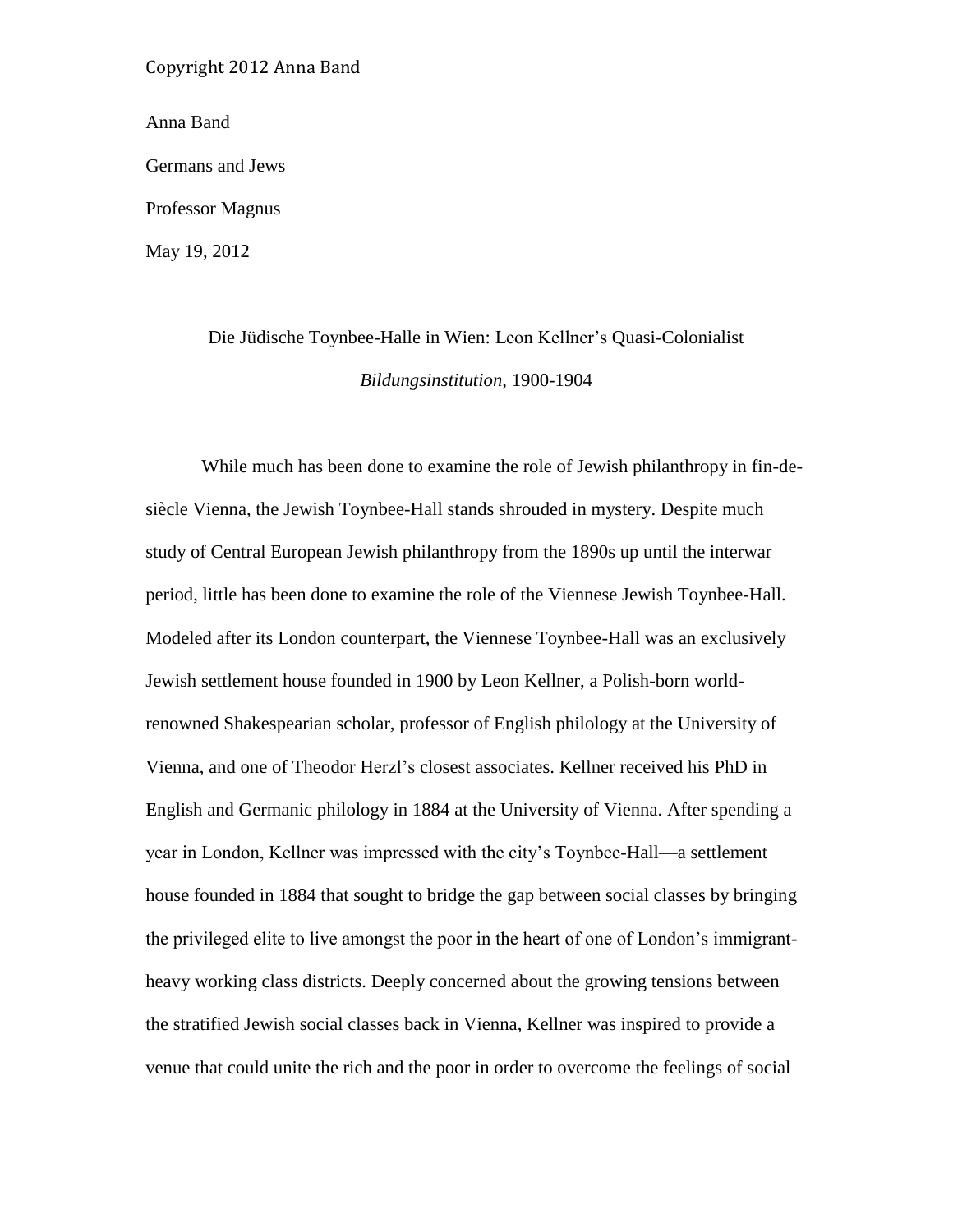inequality that divided Viennese Jewry. Jewish communities have always engendered a multitude of philanthropic organizations and religious societies, but rising anti-Semitic tensions and an influx of Jewish immigrants from the east heightened the need for separate Jewish philanthropic organizations in fin-de-siècle Vienna. In this paper I will seek to answer the question: What were Kellner's motivations in founding the Toynbee-Hall, and what does its mission tell us about the Austrian conception of *Bildung*? While the Toynbee-Hall was taken over by B'nai B'rith in 1904 and thrived until 1928, in this study I will specifically focus on 1900-1904, the years under Kellner's leadership.

#### *Bildung* **and German** *Kultur*

 $\overline{a}$ 

Viennese Jews viewed identification with German culture as the gateway to social status.<sup>1</sup> Bildung, the culture of German humanism, was a platform on which Viennese Jews constructed their German-ness. The concept of *Bildung*, as with the English idea of the 'gentleman,' embracing one's whole existence, was what was 'one's own'—what one had acquired oneself and therefore constituted something precious.<sup>2</sup> Viennese Jews identified themselves not only as Austrians, but also as Germans in the cultural sense. According to the chief rabbi of Vienna, Adolf Jellinek, 'exemplary citizenship' in Vienna meant devotion to the ideas of enlightenment, emancipation, Bildung, and German nationality all at the same time.<sup>3</sup> In 1848, representing Viennese Jewry, Jellinek demanded emancipation of the Jews of Austria as a vital part of the *German* people in the Habsburg Empire—it was as Germans that they, the Jews, were

<sup>1</sup> Robert S. Wistrich, *Socialism and the Jews: The Dilemmas of Assimilation in Germany and Austria-Hungary* (East Brunswick: Associated University Press, 1982), 185.

<sup>2</sup> Steven Beller, *Rethinking Vienna 1900* (New York: Berghan Books, 2001), 156.

<sup>&</sup>lt;sup>3</sup> Malachi Haim Hacohen, "Popper's Cosmopolitanism: Culture Clash and Jewish Identity," in Beller, *Rethinking Vienna*, 175.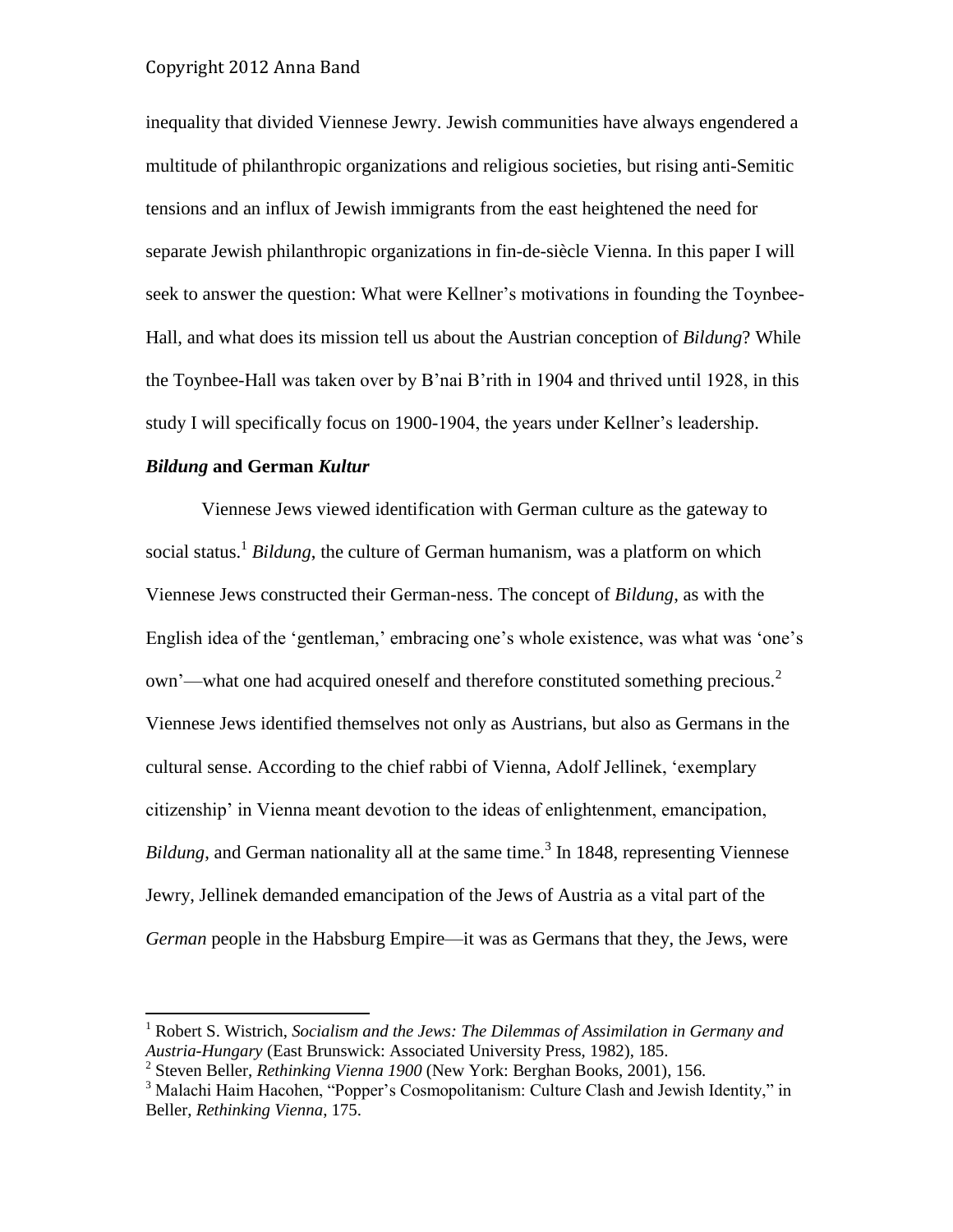also bearers of education, commerce, and culture to the non-German Empire.<sup>4</sup> With the German spirit 'identical to the spirit of liberty,' Jellinek famously stated, "to feel German means to feel free."<sup>5</sup> As Austrian Zionist leader Isidor Schalit explained in his memoirs:

"Throughout the Nineteenth century the [Austrian] Jews as a whole were German. They were German through their education since the German *Kultur* dominated the multilingual Empire. They learned and taught in German schools. The Jews were German because the German nation in Austria was the symbol of freedom and progress…The Jews remained not only the bearers of German culture, they were also the most conspicuous defenders of German policy."<sup>6</sup>

As Kellner explains, "There is no 'Austrian Literature,' in a strictly literal

sense…literary Austria is as much one with the German States as literary Galicia with

the Poland."<sup>7</sup>

 $\overline{a}$ 

Throughout nineteenth century Western Europe, the term 'assimilation' was

synonymous with adherence to German culture.<sup>8</sup> The word 'assimilation' can be

problematic, as the term tended to have negative connotations; the Zionists used it as a

term of contempt and disdain, implying "traitorous behavior to toward the Jewish

people and cowardly subservience to gentile culture.<sup>"9</sup> However, in this paper, the term

'assimilation' will appear in a neutral sense, as the preeminent social historian of

<sup>4</sup> Robert S. Wistrich, *The Jews of Vienna in the Age of Franz Joseph* (Oxford: Oxford University Press, 1989), 30.

<sup>5</sup> Wistrich, *The Jews of Vienna in the Age of Franz Joseph,* 31; Adolf Jellinek, "Die Juden in Oesterreich XXIII," *Der Orient,* 8 July 1948, 217-218, in Wistrich, *The Jews of Vienna in the Age of Franz Joseph,* 31.

<sup>6</sup> Isidor Schalit, "Kadimah: Aus meinem Erinnerungen," (MS, Central Zionist Archives, A 196/25, Jerusalem), in Wistrich, *The Jews of Vienna in the Age of Franz Joseph,* 31.

<sup>7</sup> Leon Kellner, Paula Arnold and Arthur L. Delisle, *Austria of the Austrians and Hungary of the Hungarians* (London: Sir Isaac Pitman & Sons, 1914), 62. \*These three authors wrote the book together, but the sections on Austrian and Vienna are attributed to Kellner.

<sup>8</sup> Michael Pollak, "Cultural Innovation and Social Identity in Fin-De-Siècle Vienna," in *Jews, Anti-Semitism and Culture in Vienna*, ed. Oxaal Ivar, Pollak, Michael and Gerhard Botz (London: Routledge and Kegan Paul, 1987), 67.

<sup>9</sup> Marsha L. Rozenblit, *The Jews of Vienna: 1867 - 1914: Assimilation and Identity* (Albany: State University of New York Press, 1983), 3.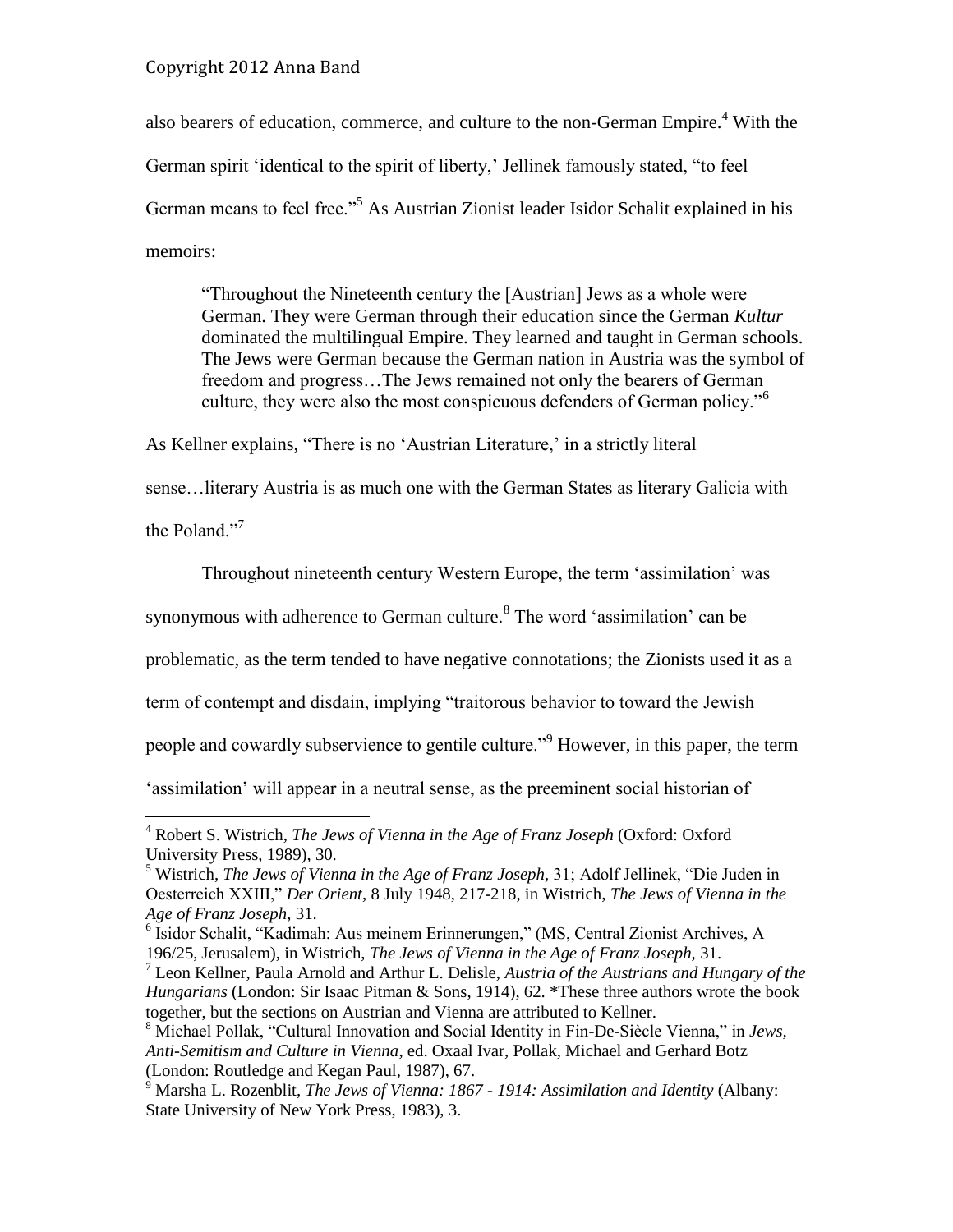Viennese Jewry, Marsha Rozenblit, has used it to signify acculturation and adherence to *Bildung*.<sup>10</sup> At the turn of the century, the majority of the Viennese Jewish community consisted of Viennese-born, westernized, pro-Austrian, acculturated, well-educated, and politically liberal Jews who adhered to 'reform' Judaism or were frequently even nonobservant. Austrian Jewry lived mainly within a German cultural sphere and assimilated only to the dominant nationalities.<sup>11</sup>

#### **Viennese Jews and Education**

As Stefan Zweig explained in his recollection of pre-World War I Vienna,

"Every well-to-do family took care to have its sons 'educated' if only for purely social reasons. They were taught French and English, they were made familiar with music, and were given governesses at first and then tutors to teach them good manners…As a matter of course I was sent to the *Gymnasium* when I had finished attending elementary school."<sup>12</sup>

Jews began attending *Gymnasium* at the end of the eighteenth century when Emperor

Joseph II removed the restrictions against Jewish school attendance.<sup>13</sup> By 1900,

Viennese Jews attended the *Gymnasium* in record numbers, as they contributed 30

percent of the *Gymnasium* students in a city whose Jews made up only 8 percent of the

population.<sup>14</sup> Through *Gymnasium* education, Jews were not only provided with

continued access to high-status careers, but such education also served as a great force

for their acculturation and assimilation into the world of European *Kultur* and

<sup>10</sup> Rozenblit, *The Jews of Vienna: 1867 - 1914*, 3. In her comprehensive social and cultural analysis of the integration of Viennese Jewry from 1867 to 1914, Rozenblit uses the terms 'assimilation' and 'acculturation' synonymously. I will be doing so as well in this paper. <sup>11</sup> Wistrich, *Socialism and the Jews*, 176.

<sup>12</sup> Stefan Zweig, in Rozenblit, *The Jews of Vienna: 1867 – 1914,* 99.

<sup>13</sup> Rozenblit, *The Jews of Vienna: 1867 – 1914,* 101.

<sup>14</sup> Rozenblit, *The Jews of Vienna: 1867 – 1914,* 99.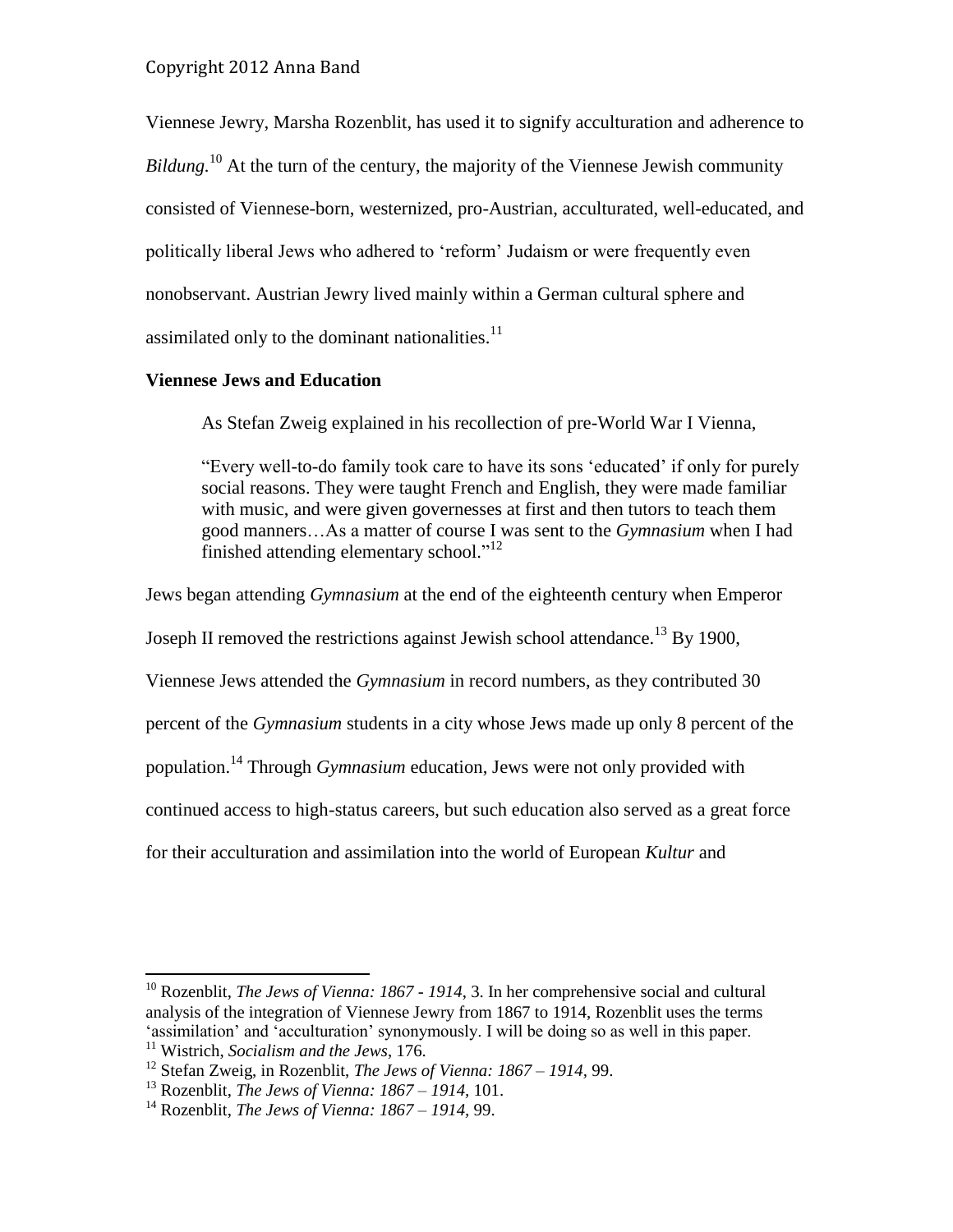*Bildung*. <sup>15</sup> Indeed, *Gymnasium* graduates became the heirs to the humanistic tradition in European culture, and thus could secure their place in that most respected rung of society—the intelligentsia.<sup>16</sup> Viennese *Gymnasium* curricula were known for their rigor. Students were required to study German language and literature, Latin, Greek, mathematics, history and geography, physics, and either French or English. As Marsha Rozenblit correctly concludes, the high percentage of Jewish students in the Viennese *Gymnasien* in the decades before World War I attests to the "high level of acculturation in Viennese Jewish bourgeois circles and to the desire of those middle-class Jews to encourage even further assimilation among the young."<sup>17</sup> Certainly, the *Gymnasium* was a major factor in the intellectual and cultural integration of Jews into broader Viennese society. While this educational system was not sufficient in *fully* assimilating Viennese Jewry, Jews were able to use the *Gymnasium* to improve their social status. At the least, a *Gymnasium* education allowed for Jews to enter into the more prestigious world of the professional middle-class, as lawyers, doctors, writers, and managers.<sup>18</sup> This dramatic ascent of the Jews in terms of social status was especially apparent during the postemancipation era. By 1889 it was estimated that Jews made up 48 percent of the medical faculty at the University of Vienna, and 394 out of the 681 practicing lawyers in Vienna were reputed to be Jewish.<sup>19</sup>

#### *Ostjuden*

<sup>15</sup> Rozenblit, *The Jews of Vienna: 1867 – 1914,* 100.

<sup>16</sup> Rozenblit, *The Jews of Vienna: 1867 – 1914,* 100.

<sup>17</sup> Rozenblit, *The Jews of Vienna: 1867 – 1914,* 100.

<sup>18</sup> Rozenblit, *The Jews of Vienna: 1867 – 1914,* 108.

<sup>19</sup> Wistrich, *Socialism and the Jews*, 182.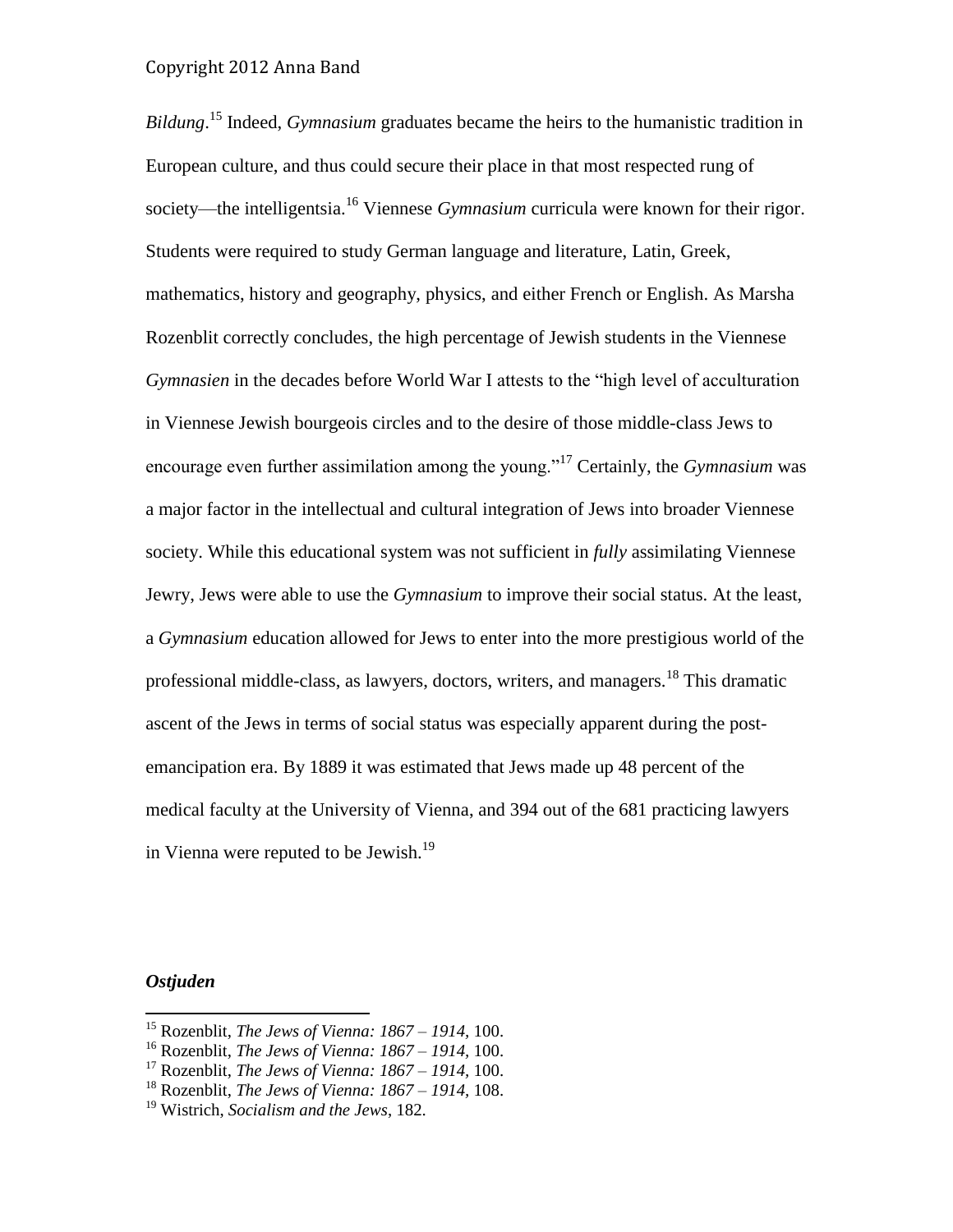At the turn of the century, Vienna experienced a massive influx of *Ostjuden* fleeing poverty, persecution, and pogroms. In this context, the term '*Ostjuden*' refers to Yiddish-speaking traditional Eastern European Jews who had primarily come from Galicia, a former Polish territory under Austrian rule from  $1772$  to  $1918$ <sup>20</sup> Between 1867 and 1910, some 30,000 overwhelmingly poor, Yiddish-speaking Galician Jews, migrated to Vienna.<sup>21</sup> Although Galician Jews were considered 'legally' equal to the acculturated Jews of western Austria, they were comparable economically to the Jews of Russia.<sup>22</sup> As elsewhere in Eastern Europe, Galician Jews traditionally played the role of traders and economic middlemen, handling the money economy between peasants and landowners. Yet, at the end of the nineteenth century, Jewish poverty and anti-Semitic pressure were extensive in Galicia. Such poverty was induced by rapid population growth. Between 1869 and 1900, the Jewish population of Galicia grew 41 percent, while its respective Catholic population growth was only 10 percent.<sup>23</sup> With most Galician Jews working as traders, this sharp increase in population made it considerably more difficult to make a living in the already impoverished region of Galicia.<sup>24</sup> Furthermore, with the rise of capitalism and the Industrial Revolution in the late nineteenth century, this entire traditional social order began to shift, as the rise of Polish and Ukrainian nationalism fostered a climate of intense economic competition

<sup>20</sup> In the general context, '*Ostjuden*' refers to Jews from Eastern Europe.

<sup>21</sup> Bruce F. Pauley, "Reflections on Austrian Anti-Semitism," in *Essays in European History, Volume II*, ed. June K. Burto. and Carolyn W. White (Lanham: University Press of America, 1996), 138.

 $22$  Pauley "Reflections on Austrian Anti-Semitism," 138.

<sup>23</sup> Rozenblit, *The Jews of Vienna: 1867 – 1914*, 32.

<sup>24</sup> Rozenblit, *The Jews of Vienna: 1867 – 1914*, 32.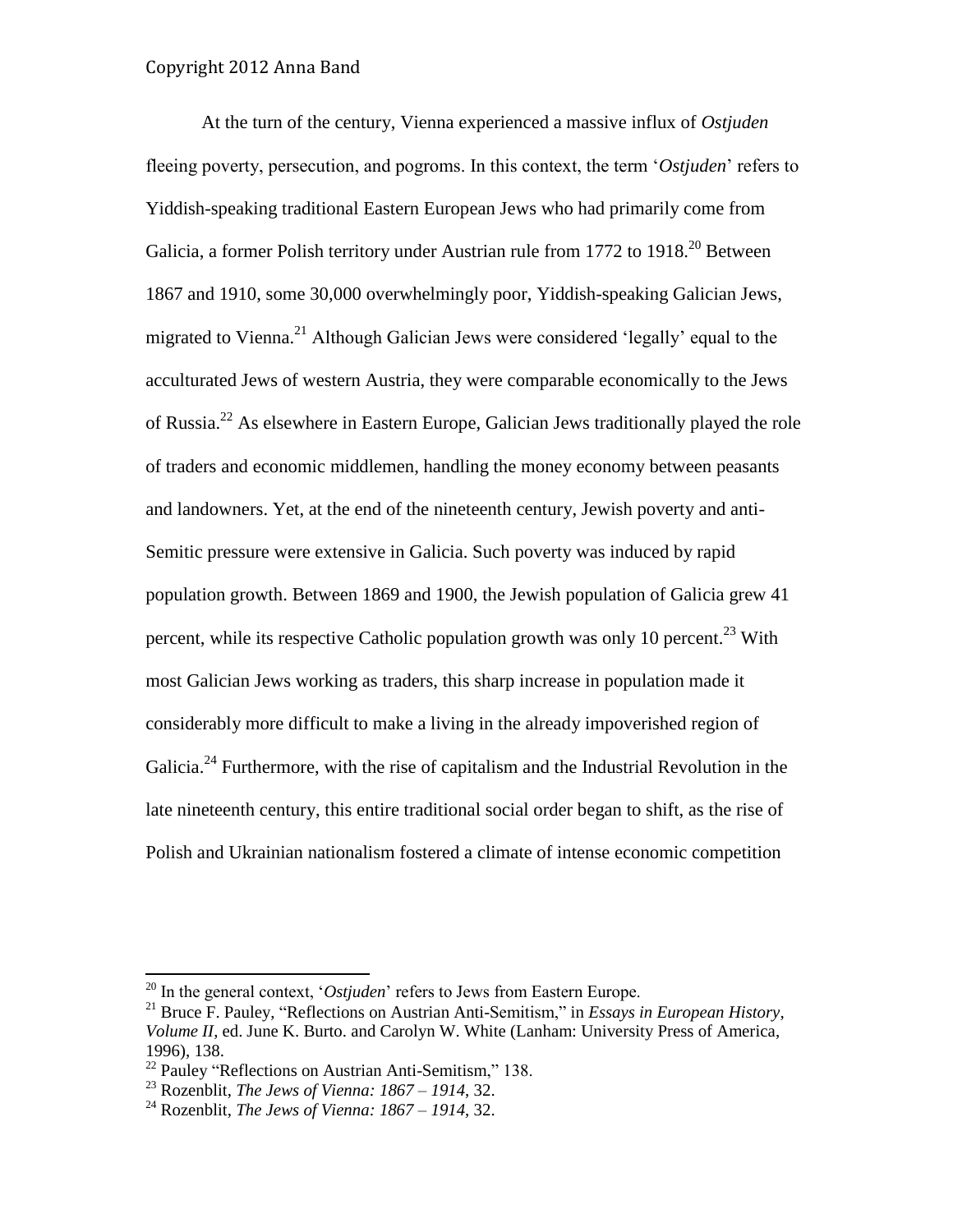between Jews and gentiles.<sup>25</sup> For example, the Poles created credit unions and cooperatives in a conscious effort to close the Jews out of their traditional role of the middleman in the peasant economy.<sup>26</sup> All of these factors accounted for the decline of Galician villages and the rise of unemployment among Galician Jews to levels over fifty percent.<sup>27</sup> Further, a series of pogroms in 1898 invoked fear among Galician Jewry. Therefore, Galician Jews sought employment and greater social equality in cities throughout central Europe, particularly Vienna.

Vienna was the primary magnet for this dramatic influx of Galician *Ostjuden*, and absorbed the bulk of internal Jewish migration throughout the nineteenth century.<sup>28</sup> By 1910, Vienna's Jewish population of 175,318 was the largest in Europe outside of Warsaw and Budapest; this constituted a tremendous leap when considering the figures for 1846, which showed a Jewish population of only 197 families and 3,739 individuals.<sup>29</sup> Within Vienna, the Leopoldstadt contained the largest single Jewish concentration, numbering 56,779 Jews in 1910, 33.95 percent of the population.<sup>30</sup> However, the living conditions of this second district (until 1900, Leopoldstadt also included the twentieth district of Brigittenau), contrasted sharply with those of the inner city area where the wealthy Jews resided. $31$ 

<sup>25</sup> Bruce F. Pauley, *From Prejudice to Persecution: A History of Austrian Anti-Semitism* (Chapel Hill: The University of North Carolina Press, 1992), 65.

<sup>26</sup> Rozenblit, *The Jews of Vienna: 1867 – 1914*, 32.

<sup>27</sup> Pauley, *From Prejudice to Persecution*, 65.

<sup>28</sup> Robert S. Wistrich, *Socialism and the Jews,* 179.

<sup>29</sup> Wistrich, *Socialism and the Jews,* 179.

<sup>30</sup> Wistrich, *Socialism and the Jews,* 184.

<sup>31</sup> Wistrich, *Socialism and the Jews,* 184.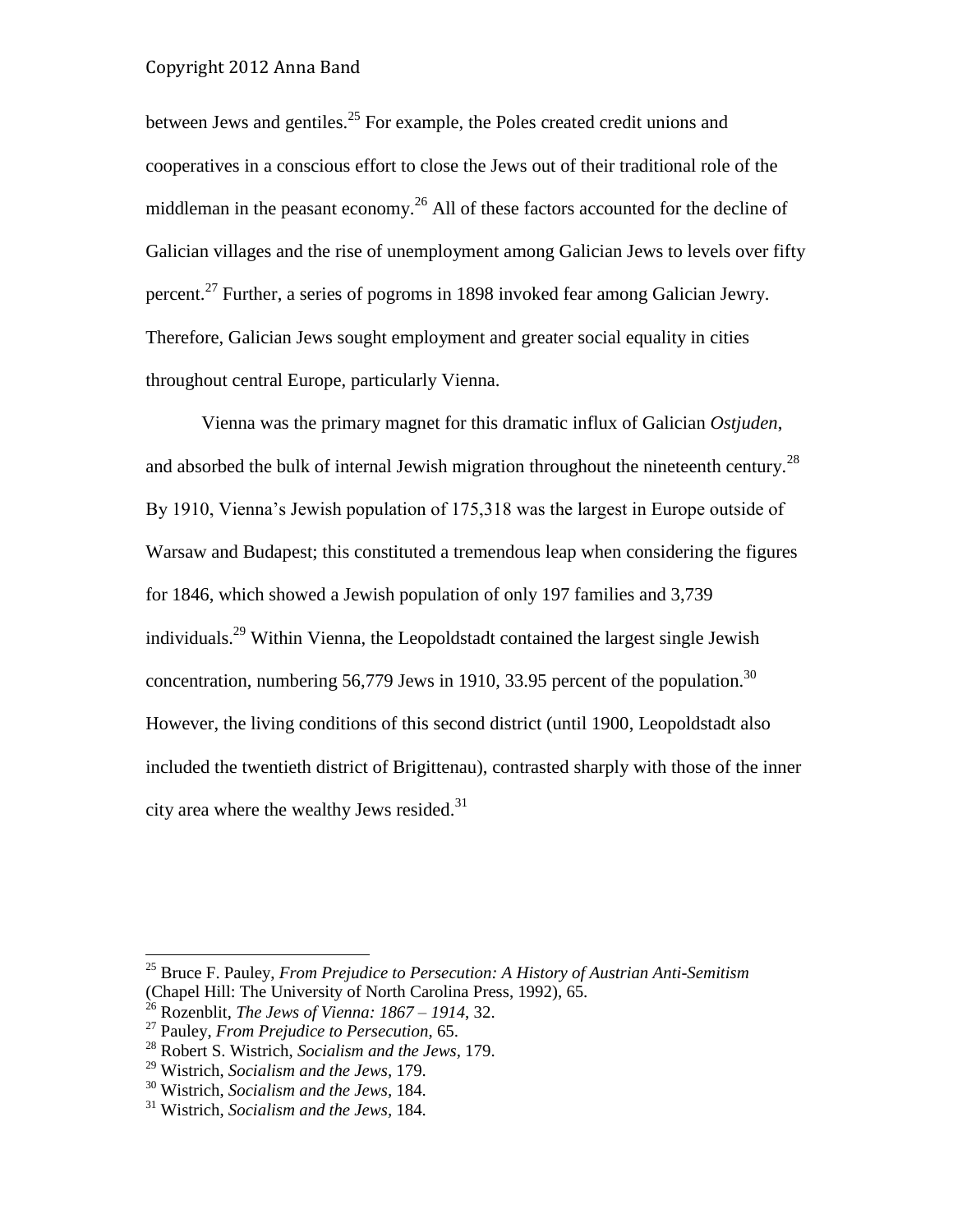#### **Stereotypes of** *Ostjuden*

However, this wave of Galician *Ostjuden* would give rise to a deeply divided Jewish society in fin-de-siècle Vienna. A measure of sympathy for poverty-stricken, often traumatized Galician refugees was often overborne by a defensive rejection of their habits and appearance.<sup>32</sup> *Ostjuden* were regarded by both gentiles and assimilated Jews as being poor, loud, dirty, smelly, superstitious, uneducated, unenlightened, and culturally backward. Such feelings of revulsion were apparent as a young Sigmund Freud described an encounter with an *Ostjude* on a train in the following manner:

"More intolerable than any other…[That *Ostjude*] was of the kind of wood from which fate carves the swindler when the time is ripe: crafty, mendacious, encouraged by his dear relatives in the belief that he has talent, but without principles or a view of life." $33$ 

Similarly, as Jewish Viennese native George Clare explains in his memoirs, the sight of the *Ostjuden,* with their "Yiddish singsong intonation," was a stark reminder of the Jews' not so distant past in the pre-emancipated ghettos and aroused the ire of assimilated Viennese Jewry.<sup>34</sup>

Indeed, assimilated Viennese Jews saw the *Ostjuden* as a reemergence of an earlier period of Jewish history that they wanted to forget. Having shed their traditional dress, replaced their 'backward' Yiddish language with High German, and suppressed their external religious peculiarities for the price of emancipation, westernized Jews were increasingly perturbed by the arrival of their eastern coreligionists. In Galicia, Jews lived in tight-knit communities; geographically and culturally isolated from the

<sup>32</sup> Peter Gay, *Freud: A Life for our Time* (New York: W.W. Norton and Company, 1998), 4.

<sup>33</sup> Sigmund Freud, in Gay, *Freud: A Life for our Time,* 4.

<sup>34</sup> George Clare, *Last Waltz in Vienna: The Destruction of a Family, 1842-1942* (London, 1982), 31, in Wistrich, *The Jews of Vienna in the Age of Franz Joseph,* 51; *The Jews of Vienna in the Age of Franz Joseph,* 50.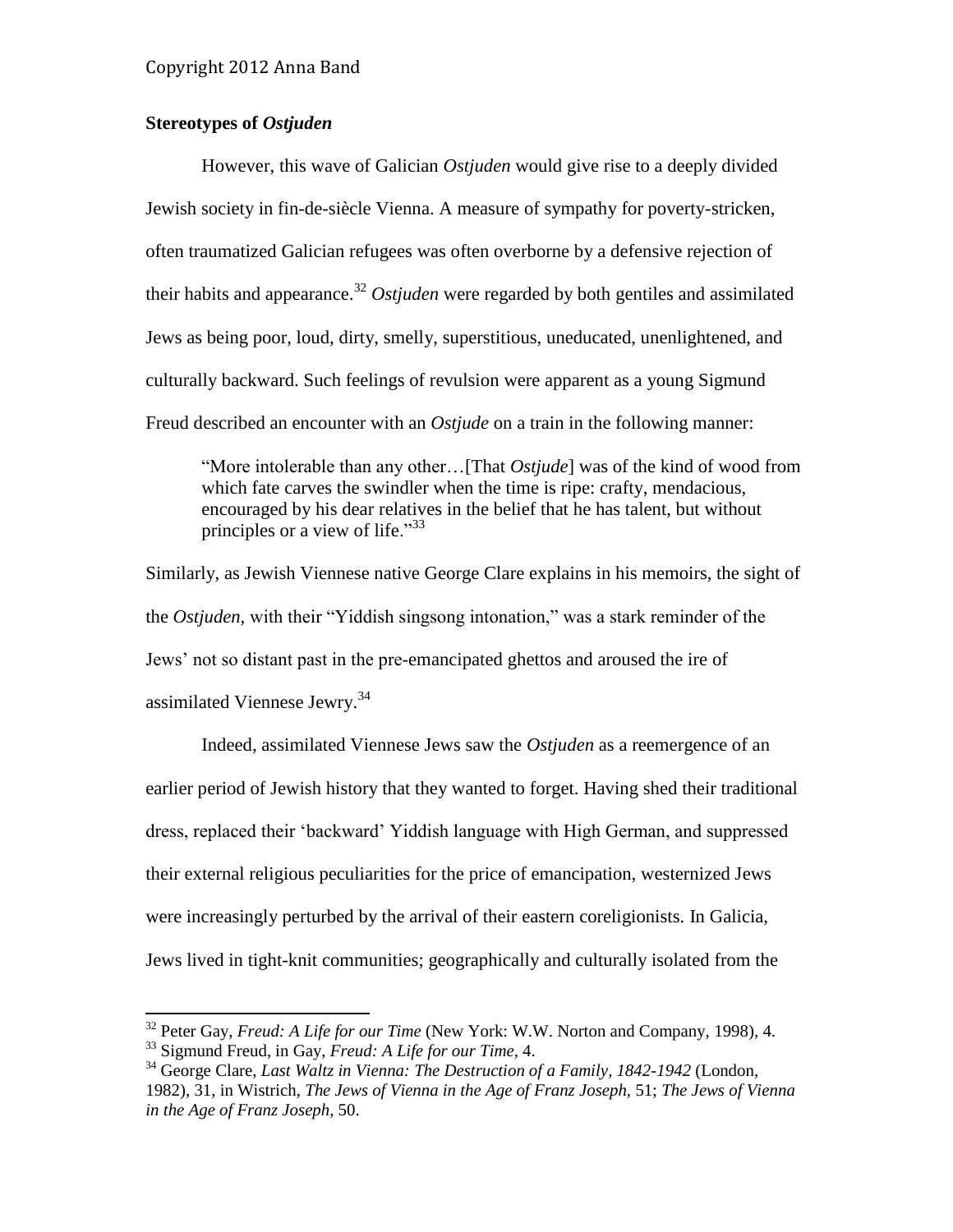West, and economically and culturally superior to the Polish and Ukrainian masses, rural Galician Jews had no logical temptation to assimilate to the larger society.<sup>35</sup> Having been entrenched in this isolationist mindset back in Galicia, these Jewish immigrants often retained their Orthodox lifestyle in both dress and manner. In Vienna, the *Ostjuden* continued to cling to the Yiddish language, to their Talmudic heritage and traditional Jewish culture.<sup>36</sup> As Holocaust survivor George Clare reflects on his youth in Vienna in his memoirs:

"I was already second-generation Viennese, and Viennese-born Jews felt resentment towards the less assimilated Jews from the East. We were, or rather thought we were quite different from that bearded, caftaned lot. We were not just Austrian, but German-Austrian."<sup>37</sup>

Horrified by the prospect of being identified with these caftan-wearing full-bearded easterners against a rising backdrop of anti-Semitism, assimilated Jews feared that a massive influx of *Ostjuden* would jeopardize their already-precarious status as emancipated, acculturated Jews. Furthermore, *Ostjuden* in Vienna lived in dire poverty and clung to their traditional occupations as peddlers, petty traders, tailors, and shoemakers. The Galician Jews in the Leopoldstadt and Brigittenau districts lived in the worst housing conditions in the city, with as many as six Jews to each room in these areas.<sup>38</sup>

Thus, in fin-de-siècle Vienna, tensions between assimilated Austrian Jews and their newly arrived Eastern European counterparts were high, as both groups regarded each other with suspicion and even contempt. For example, the *Ostjuden* believed that

<sup>35</sup> Pauley, *From Prejudice to Persecution*, 65.

<sup>36</sup> Wistrich, *Socialism and the Jews,* 184.

<sup>37</sup> George Clare, *Last Waltz in Vienna*, in Wistrich, *The Jews of Vienna in the Age of Franz Joseph,* 38.

<sup>38</sup> Wistrich, *The Jews of Vienna in the Age of Franz Joseph*, 65.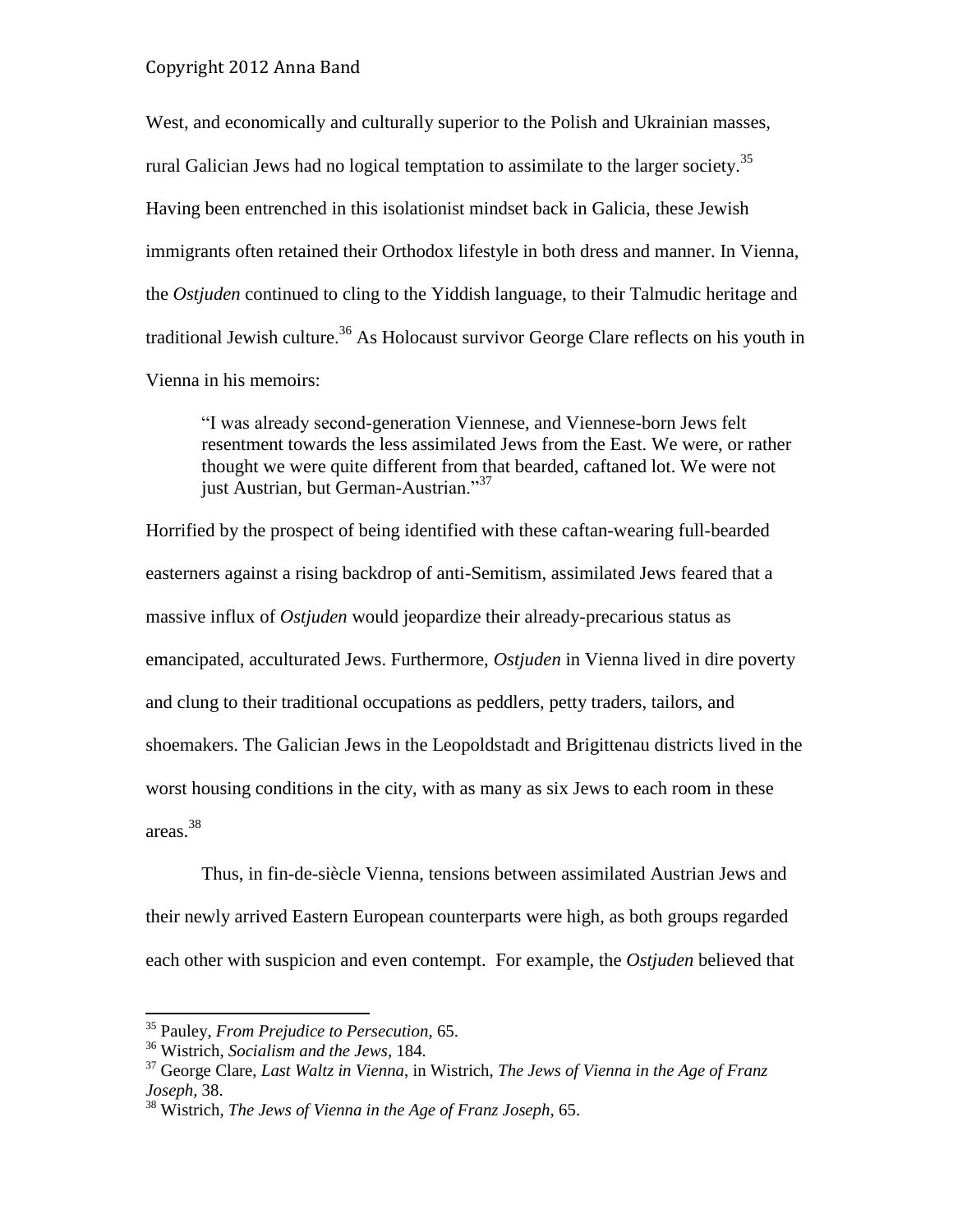the Germanized Jews had sacrificed their commitment to religious observance due to their secular pursuits. The *Ostjuden* were extremely uncomfortable with the formalism, decorum and restraint of Viennese synagogues.<sup>39</sup> As Galician born Joseph Roth remarked, "There is no harder fate than that of alien Eastern European Jews in Vienna. For the Christian Socials they're Jews; for the German nationalists they are Semites. For the Social Democrats they are unproductive elements."<sup>40</sup> Indeed, *Ostjuden* often found themselves ostracized by native-born Viennese Jews, who had internalized the prejudices of their neighbors towards the most recent Jewish arrivals in Vienna.<sup>41</sup> Scorned by and excluded from Germanized Jewish establishments, *Ostjuden* proudly created a Galician-Jewish subculture in Vienna.<sup>42</sup> They created their own synagogues replete with noisy *stieblach* and separate schools with a Polish flavor.<sup>43</sup> As Kellner himself dramatically stated, the *Ostjuden* and *Westjuden* "show far more contempt towards one another than Christians feel towards them."<sup>44</sup>

Despite this attitude of prejudice, assimilated Viennese Jews overwhelmingly responded to the influx of *Ostjuden* in the form of philanthropy work, intellectual acculturation, and social welfare. At the turn of the century, assimilated German and Viennese Jews undertook massive charitable work on behalf of the persecuted Eastern European Jews, and, though paternalistic in nature, Jewish philanthropy became central to the identity of the upper-middle class. These Jews regarded themselves as superior to

<sup>39</sup> Wistrich, *The Jews of Vienna in the Age of Franz Joseph,* 50.

<sup>&</sup>lt;sup>40</sup> Joseph Roth, in Robert S. Wistrich, "Social Democracy, Antisemitism and the Jews of Vienna," in *Jews, Antisemitism and Culture in Vienna,* ed. Oxaal et al., 111.

<sup>41</sup> Jacobs, Written out of History*,* in *In Search of Jewish Community,* 120.

<sup>42</sup> Rozenblit, *The Jews of Vienna: 1867 – 1914,* 151.

<sup>&</sup>lt;sup>43</sup> A *Stiebel* is a side room in a synagogue used for public prayer. The term can also be applied to a mini-synagogue or a meeting place for Hasidim.

<sup>44</sup> *Ost und West,* Heft 4, April 1901, trans. Anna Band, p. 293.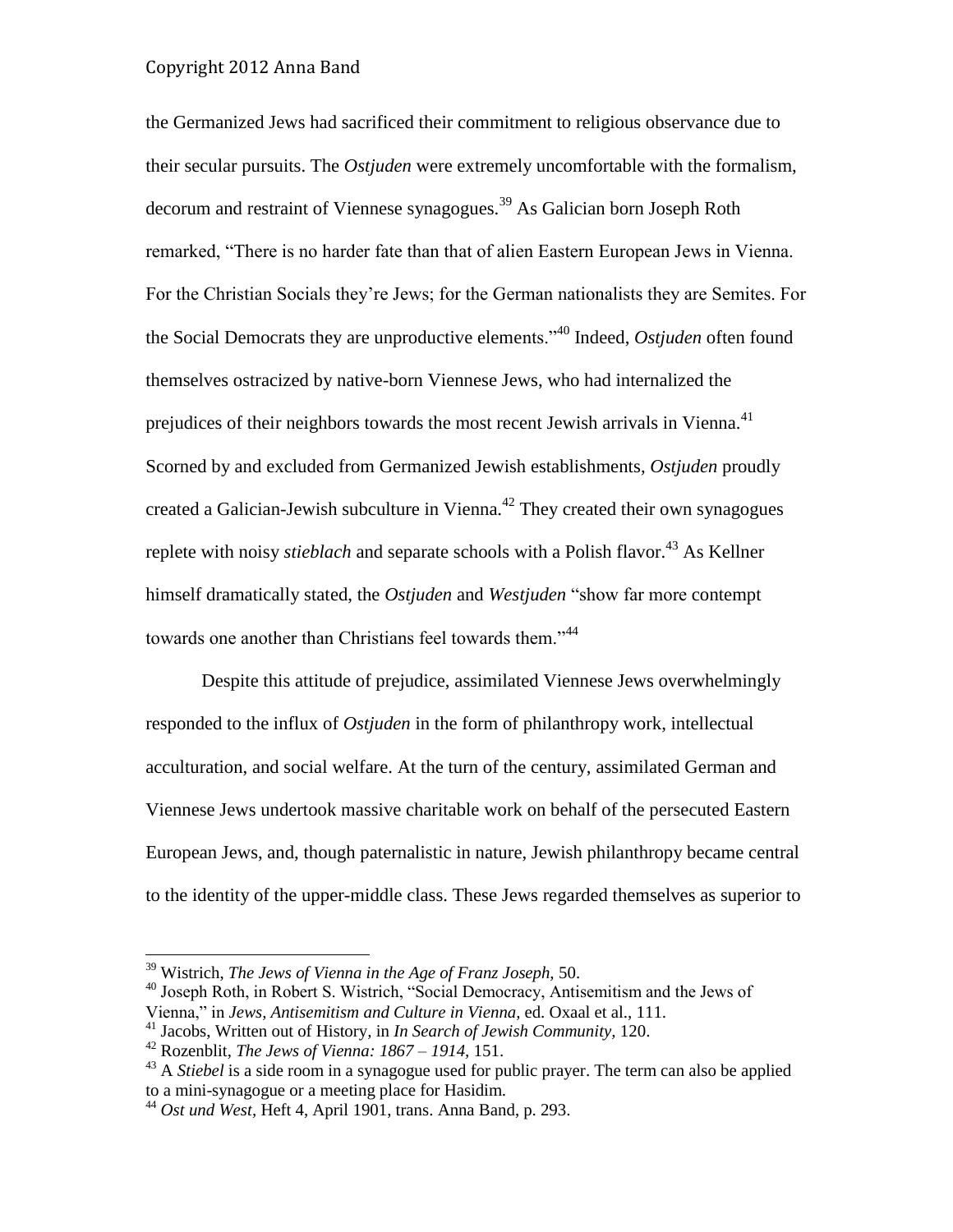their eastern coreligionists; ashamed of them, many assimilated Viennese Jews considered it their duty to 'save' the *Ostjuden* by helping them acculturate into Viennese society.

#### **Jewish Philanthropy in fin-de-siècle Vienna**

Social welfare was not simply a form of self-help for the Eastern European immigrants rooted in purely philanthropic ideals. In Vienna, Jewish philanthropy was a form of liberal, bourgeois politics vis-à-vis those of a lower social standing; specifically, German Jews sought to alleviate the conditions of *Ostjuden* and help them acculturate to German society.<sup>45</sup> In the liberal eyes, Hasidism and Polish orthodoxy were the hoary products of centuries of persecution, oppression, and suffering, of the 'somber resignation of isolationism encouraged by ghetto conditions.'<sup>46</sup> Thus, as an unfortunate result, the *Ostjude* had become in the mind of the Gentile a veritable prototype of dirt, ugliness, parasitism, and dishonest business dealings.<sup>47</sup> Consequently, a major aim of Viennese Jewish philanthropy involved the attempt to overcome this social pathology—to improve, refine, and productivize Galician Jews by liberating them from their tragic ghetto inheritance and inculcating them with a modern work ethic.<sup>48</sup> Therefore, it is reasonable to conclude that the response of Viennese Jewish leadership to the plight of the *Ostjuden* was *not* couched in purely philanthropic terms.<sup>49</sup>

<sup>45</sup> Marion Kaplan, *The Making of the Jewish Middle Class: Women, Family, and Identity in Imperial Germany* (New York: Oxford University Press, 1991), 192.

<sup>46</sup> 'Wiener Briefe,' *Die Neuzeit*, 2 July 1880, 11 June 1880, 6 April 1883, in Wistrich, *The Jews of Vienna in the Age of Franz Joseph,* 83.

<sup>47</sup> Wistrich, *The Jews of Vienna in the Age of Franz Joseph,* 83.

<sup>48</sup> Wistrich, *The Jews of Vienna in the Age of Franz Joseph,* 83.

<sup>49</sup> Wistrich, *The Jews of Vienna in the Age of Franz Joseph,* 83.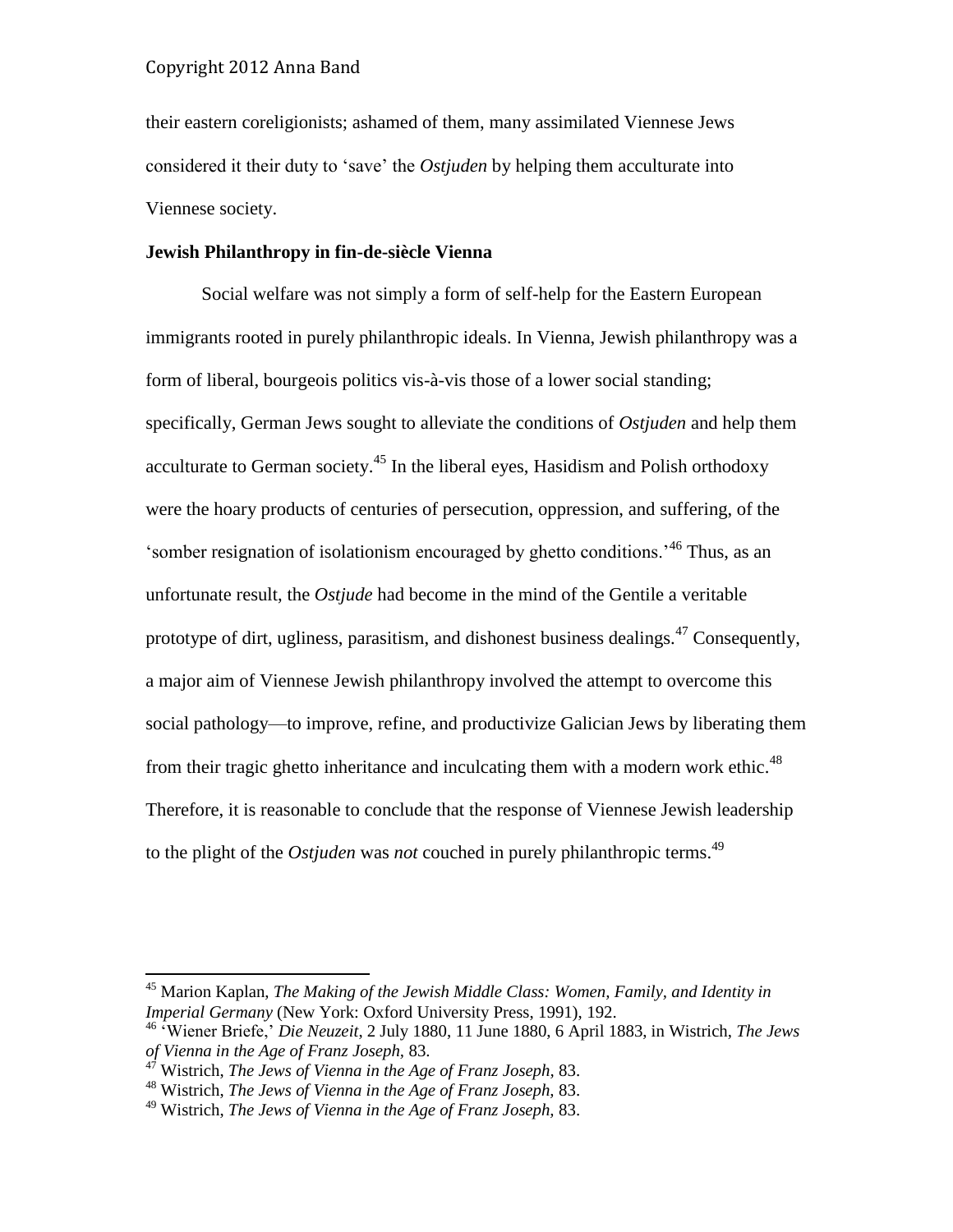## **Leon Kellner**

Leon Kellner, born in Tarnow, Galicia in 1859, was the only son of a poor corn merchant. He entered Jewish school at the age of three, but left at age thirteen to continue with a private tutor, despite his family's state of poverty. According to his wife, Kellner came to Vienna in dire poverty with "not even a hat on his head."<sup>50</sup> After completing a traditional *Gymnasium* education, Kellner earned his PhD in English and German philology at the University of Vienna in 1884, and eventually became a professor of English philology and world-renowned Shakespearian scholar. In 1898, Kellner had the opportunity to visit the Toynbee-Hall in London. Kellner was impressed with the city's Toynbee-Hall—a settlement house founded in 1884 in honor of the historian Arnold Toynbee, that sought to bridge the gap between social classes by bringing the privileged elite to live amongst the poor in the heart of one of London's immigrant-heavy working class districts. He recalls, "I was able to see and observe the men at work, as hundreds of craftsmen and their families were literally uplifted to clean, healthy, stimulating entertainment and discussion...What I saw had a deep affect on me."<sup>51</sup> London's Toynbee-Hall included adult education courses, university extension lectures, literary clubs, concerts, and assistance to Jewish immigrants.<sup>52</sup> In the settlement house, privileged students lived alongside the disadvantaged local residents together. As Samuel Barnett, the hall's founder, explains the underlying idea:

"University men might get to know workmen and their problems through contact and discussion, and through teaching, research, public service and

<sup>50</sup> Anna Kellner, *Leon Kellner: Sein Leben und Sein Werk* (Vienna: C. Gerold's Sohn, 1936), 49.

<sup>51</sup> *Ost und West*, Heft 4, April 1901, trans. Anna Band, p. 293.

<sup>&</sup>lt;sup>52</sup> Christian Johnson, "Strength in Community: Historical Development of Settlements Internationally," in *Settlements, Social Change, and Community Action: Good Neighbors,* ed. Ruth Gilchrist and Tony Jeffs (Philadelphia: Jessica Kingsley Publishers, 2001): 69-91, 72.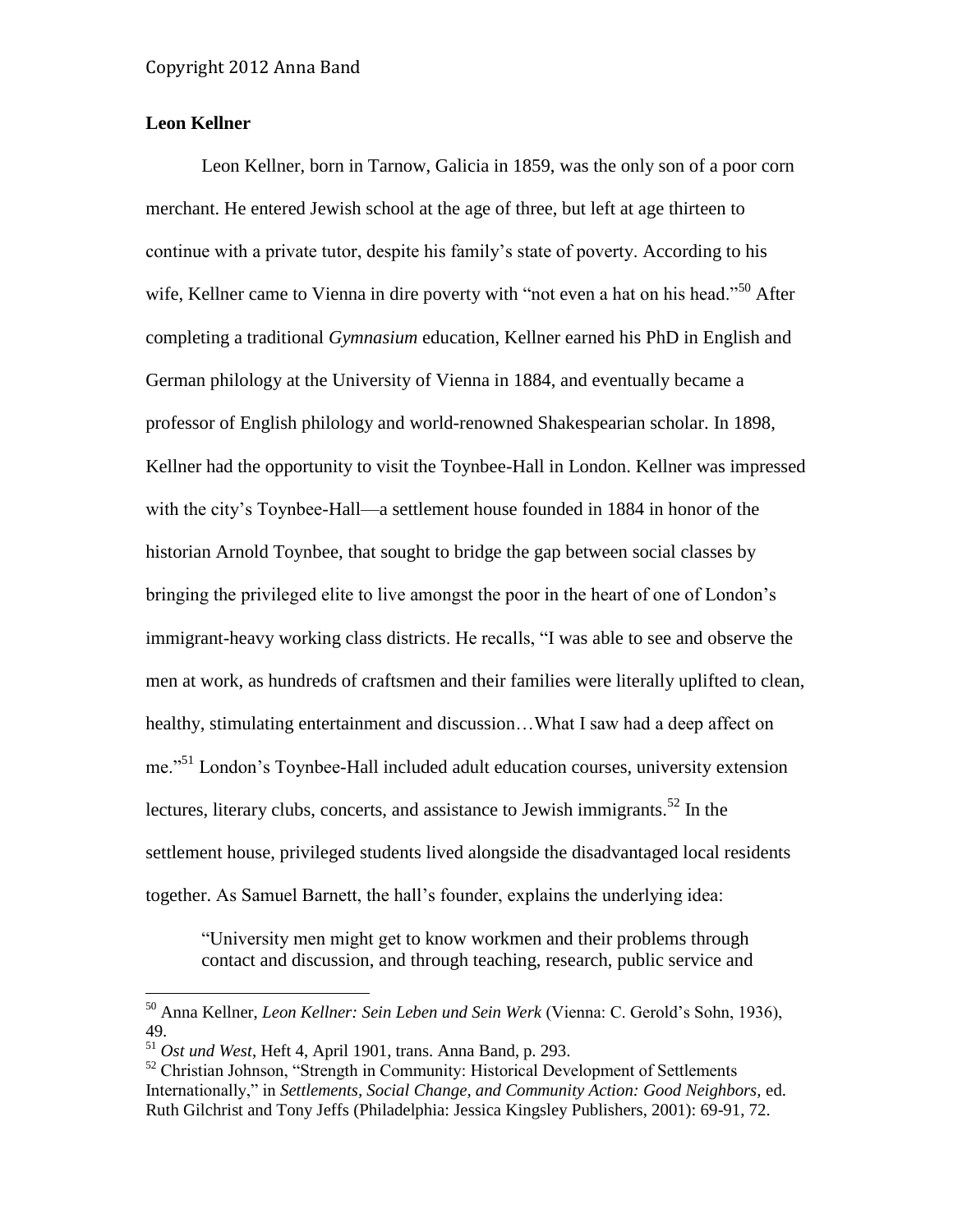sociability, contribute something in return…Toynbee Hall was oriented, not to the parish or district, but toward the institutional structure of the nation…The residents came 'to learn as much as to teach, to receive as much as to give.' They lived in the neighborhood in order to know as much as possible about it, as a spring board bringing about changes in the mores and the institutional structure of the nation."<sup>53</sup>

As Kellner noted, this concept of a settlement house as a reciprocal entity had "become the virtual model for all similar institutions. Toynbee-Hall has become a generic concept that has spread to all cultural languages."<sup>54</sup> Indeed, there is much truth to this statement, as settlement houses modeled after London's Toynbee-Hall began to spring up internationally at the end of the nineteenth century. Progressivist Jane Addams championed Barnett's idea of a settlement house as a reciprocal entity, opening Chicago's 'Hull-House' in 1889. Like Barnett, Addams was convinced that privileged citizens needed to actually *live* in settlement houses in industrial areas in order to fully engage in daily efforts with their neighbors and thereby relieve class tensions.

Kellner, too, was profoundly moved by the concept of a Toynbee-Hall. Deeply concerned about the growing tensions between the stratified Jewish social classes back in Vienna, Kellner was inspired to provide a venue that could unite the rich and the poor in order to overcome feelings of social inequalities that divided Viennese Jewry.

#### **Why a Jewish Toynbee-Hall?**

 $\overline{a}$ 

Initially, Kellner's colleagues discouraged him from founding a Jewish Toynbee-Hall in Vienna, deeming his plan all the more unrealistic and even "baneful."<sup>55</sup> As Kellner himself admitted, "It would have been the most natural thing, to simply

<sup>&</sup>lt;sup>53</sup> Samuel Barnett, in Johnson, "Strength in Community: Historical Development of Settlements Internationally," in *Settlements, Social Change, and Community Action*, ed. Gilchrist and Jeffs, 73.

<sup>54</sup> *Ost und West*, Heft 4, April 1901, trans. Anna Band, p. 293.

<sup>55</sup> *Ost und West*, Heft 4, April 1901, trans. Anna Band, p. 293.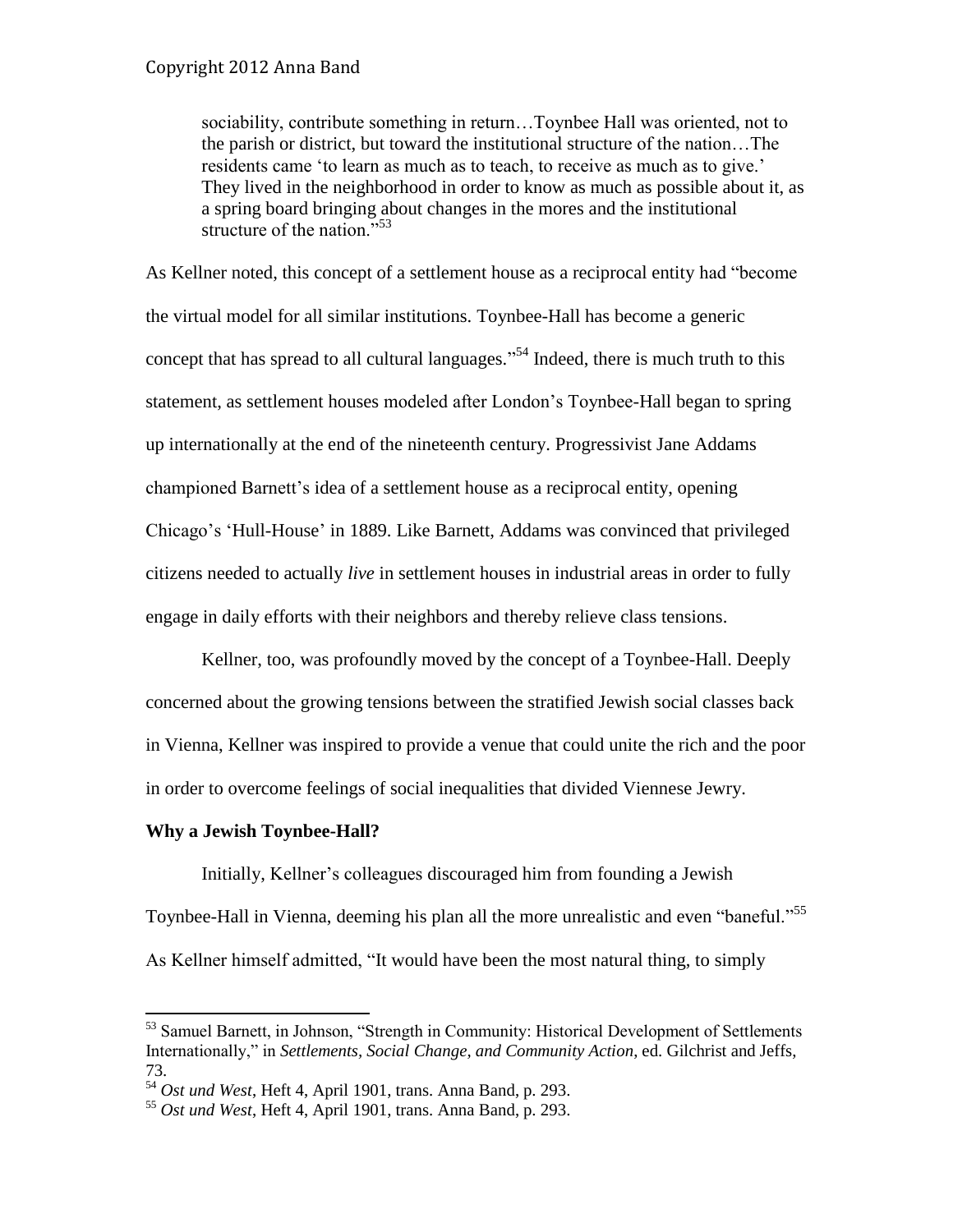establish a Viennese Toynbee-Hall, free from denominational or national secondary implications, a house for the poor of all strata of the population."<sup>56</sup> After all, many of Kellner's British Jewish friends promised him their most generous financial support if he were to drop such a 'baneful' plan for a Jewish Toynbee-Hall, and instead create a People's Hall for everyone.<sup>57</sup> Clearly, Kellner's London colleagues did not grasp the extent of anti-Semitism in Vienna, nor the fact that its native Jews were not even fully assimilated. Kellner explained to them:

"This (founding a non-denominational settlement house) would have been a blind, foolish, unfruitful imitation—a non-event. Vienna is—unfortunately—not London, and what would have been obvious for the poor of Whitechapel, would have been an incomprehensible venture for the Viennese, and indeed not only the Viennese of the lowest class: Christians and Jews as equal citizens partaking in one and the very same social recreation and conversation! Ha! And even if the beneficiaries, the poor, had agreed to this impossibility, where would the unprejudiced men, women, and girls come from, who would submit to the difficult tasks of providing the conversation and hospitality?"<sup>58</sup>

Kellner further notes that at the turn of the century, Vienna was already home to several non-denominational social establishments. However, as Kellner wrote in 1900, Jews are "today completely barred from these social altruistic creations, without consideration of race or creed, that well-meaning philanthropists had planned for society at large."<sup>59</sup> Aside from the tensions between Jews and Gentiles in late nineteenth century Vienna, Kellner also voiced concern that, in such a project, any attempt to encompass the entirety of Vienna's poor fellow citizens would "guarantee the danger of confusion and aimlessness."<sup>60</sup> Finally, even though Kellner was once an *Ostjude* himself, he admitted

<sup>56</sup> *Ost und West*, Heft 4, April 1901, trans. Anna Band, p. 293.

<sup>57</sup> *Ost und West*, Heft 4, April 1901, trans. Anna Band, p. 293.

<sup>58</sup> *Ost und West*, Heft 4, April 1901, trans. Anna Band, p. 292.

<sup>59</sup> *Ost und West*, Heft 4, April 1901, trans. Anna Band, p. 293.

<sup>60</sup> *Ost und West*, Heft 4, April 1901, trans. Anna Band, p. 293.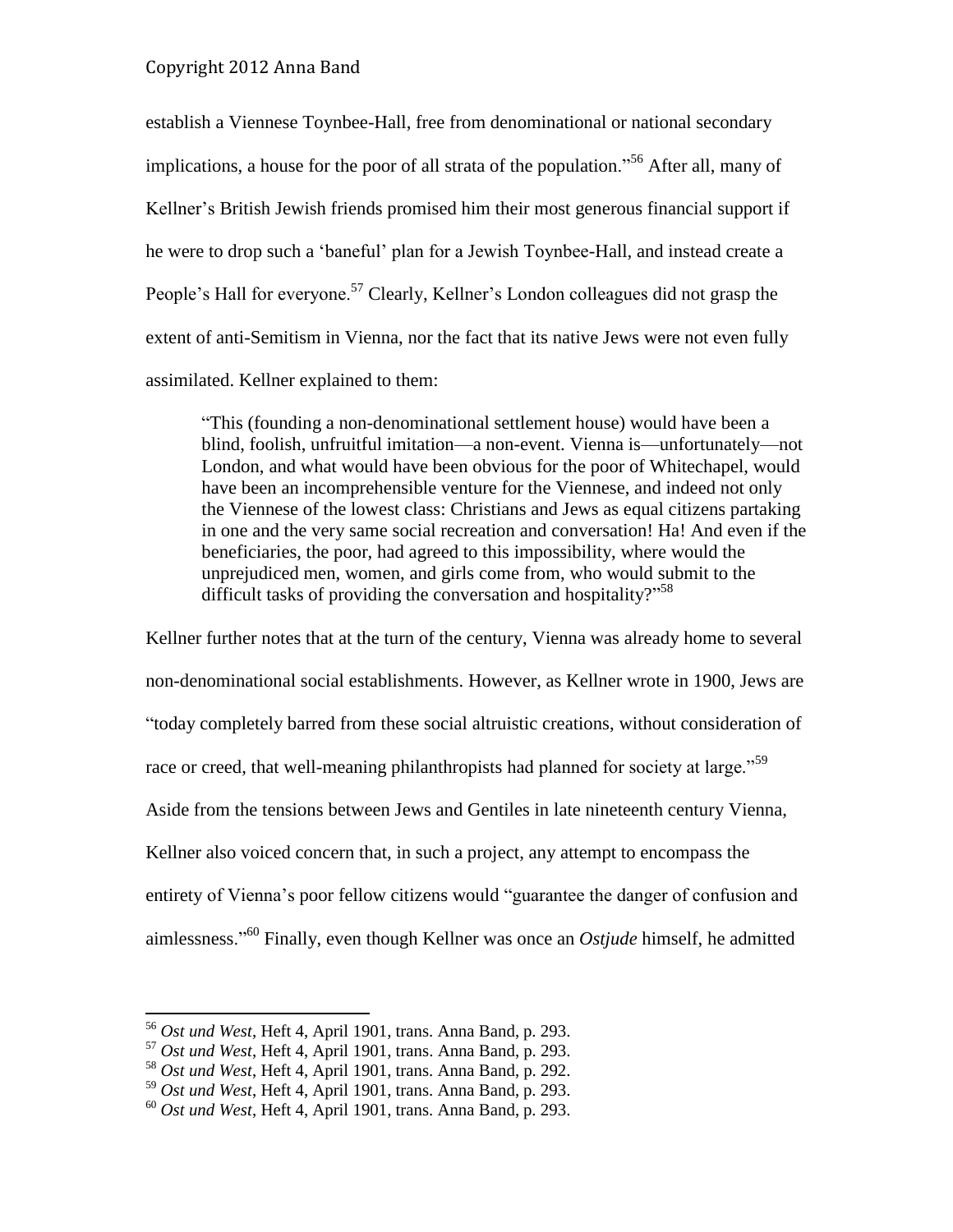to being 'horrified' by Vienna's *Ostjuden*: "this community, this poor, ignorant community, alone comes into question here."<sup>61</sup>

Thus, by founding a Jewish Toynbee-Hall, Kellner hoped to relieve the tensions between *Ostjuden* and assimilated Viennese Jews. Deeply concerned about the growing tensions between the acculturated westernized Jews and their newly arrived Yiddishspeaking counterparts, Kellner lamented, "We Jews have a curious fear of each other...we have lost our old camaraderie in thoughtless shortsightedness."<sup>62</sup> Kellner believed that all Jews have a responsibility to look out for one another, and sought to create an institution that could unite the rich and the poor in order to overcome feelings of social inequality. As Kellner explained, "A Toynbee-Hall is a place in which the rich and the poor, the educated and the ignorant, seek contact—common ground on which the extreme strata of society peacefully congregate—a house which paves the way for the moral equalization of social opposites."<sup>63</sup>

In some respect, Kellner's Toynbee-Hall began as an attempt to serve the practical needs of working-class *Ostjuden* in an assimilative thrust. At its original location on Webergasse in the heart of Briggitenau (then part of Leopoldstadt), the complex housed twenty-four families at one given time. As Kellner attested, the residents did not receive mere free lodging, nor was the room and board cheaper or in any way superior to that in ordinary boardinghouses.<sup>64</sup> However, the Toynbee-Halls did offer residents free, German language courses, daycare programming for working mothers, and occupational training. In fact, residents were *required* to participate in

<sup>61</sup> *Ost und West*, Heft 4, April 1901, trans. Anna Band, p. 293.

<sup>62</sup> *Die Welt*, Heft 42, 19 October 1900, trans. Anna Band, p. 2-3.

<sup>63</sup> *Ost und West*, Heft 4, April 1901, trans. Anna Band, p. 292.

<sup>64</sup> *Die Welt*, Heft 42, 19 October 1900, trans. Anna Band, p. 2-3.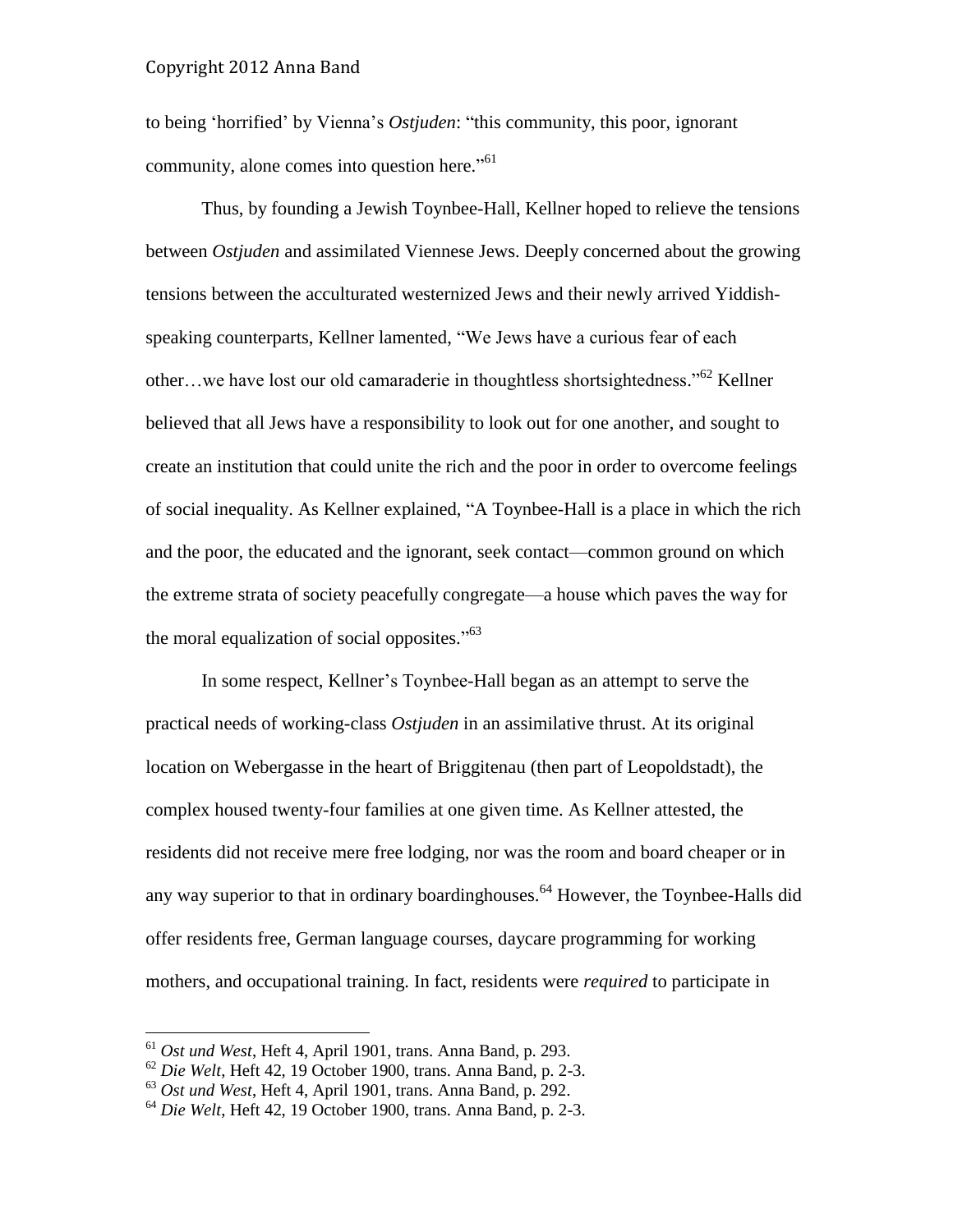workers training programs in order to engage in 'honorable' occupations. As one of Kellner's primary objectives was to eradicate the Jewish peddler from the streets of Vienna, he recruited colleagues to provide training for the *Ostjuden* in areas such as accounting or mechanics. Most importantly, the settlement house offered free classes in German language for its residents and non-residents alike, urging immigrants to drop their Yiddish accents and become fluent in the 'superior' German language. In a further assimilative thrust, seeking to eliminate the typical stereotype of the *Ostjude,* the Viennese Toynbee-Hall sponsored series of lectures specifically for *Ostjuden* that promoted proper hygiene practices and appropriate conduct in the public realm. From the hall's opening in October 1900 until the end of 1904, 48 lectures were offered on issues of hygiene, cleanliness, the dangers of peddling, and Jewish prostitution.<sup>65</sup>

Though theoretically modeled after its London counterpart, Kellner drastically moved away from Arnold Toynbee's central vision when he founded Vienna's Jewish Toynbee-Hall. Serving the practical needs of the *Ostjuden* proletariat was by no means Kellner's primary motivation for founding the Toynbee-Hall. Unlike the social reform projects taken on by Barnett or Addams, the dogma of Kellner's Toynbee-Hall bore little resemblance to a reciprocal relationship. While *Ostjuden* were to live in the hall full-time, the upper-middle class Viennese Jews only graced their coreligionists with their presence for evening programs. In fact, Kellner placed so much emphasis on the evening programs, that many are keen to forget that anybody actually lived there fulltime. After all, since the October 19<sup>th</sup> issue of *Die Welt* in 1900, there has been little to

 $65$  Table 1.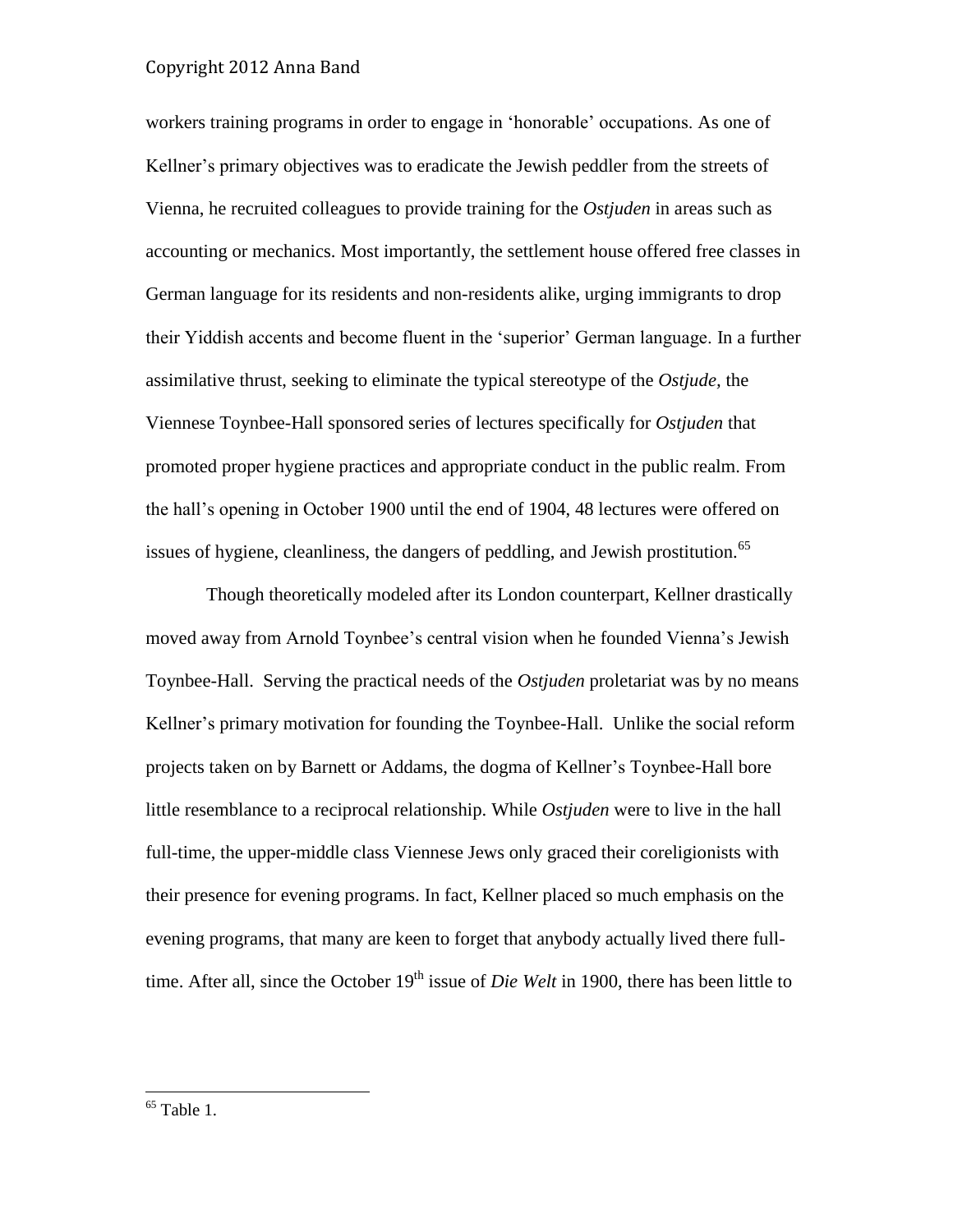no mention of permanent 'residents' or 'living quarters'—Kellner simply refers to 'guests,' 'visitors,' and the hall's 'audience.'<sup>66</sup>

I argue that Kellner really saw the Viennese Toynbee-Hall as an effort to educate, acculturate, and *uplift* the newly arrived *Ostjuden* in Vienna. In a spirit of *noblesse oblige*, Kellner saw himself as the provider of the acculturation of the "poor and ignorant" *Ostjuden*. <sup>67</sup> A sense superiority is reflected in Kellner's statement that Toynbee-Hall is an "elegant building on the commercial street, though like a delicate dollhouse in a dirty, ugly environment."<sup>68</sup> He believed that the Toynbee-Hall should amount to an "oasis for the poor, amidst their wandering in the wilderness as peddlers, junk dealers, and craftsmen."<sup>69</sup> While the Toynbee-Hall was in part founded as a means of relieving the tensions between *Ostjuden* and assimilated Viennese Jews, this philanthropic effort was rooted in a condescending cultural superiority.

#### **Intellectual Acculturation**

 $\overline{a}$ 

First and foremost, Kellner and his colleagues sought to offer a diverse schedule of academically based lectures in order to embark on the task of acculturating the *Ostjuden* in the spirit of German *Bildung* through Vienna's Toynbee-Hall. He explained, "Above all, the evenings in Toynbee-Hall should primarily offer intellectual and social conversation and entertainment"<sup>70</sup> Kellner's Toynbee-Hall was considered a very successful *Bildungsinstitution*, or a cultural institution that embodies the spirit of

<sup>&</sup>lt;sup>66</sup> My observations from reading every article pertaining to Toynbee-Hall from 1900-1904 in *Die Welt.*

<sup>67</sup> *Ost und West*, Heft 4, April 1901, trans. Anna Band, p. 292.

<sup>68</sup> *Die Welt*, Heft 42, 19 October 1900, trans. Anna Band, p. 3.

<sup>69</sup> *Ost und West*, Heft 4, April 1901, trans. Anna Band, p. 293.

<sup>70</sup> *Ost und West*, Heft 4, April 1901, trans. Anna Band, p. 293.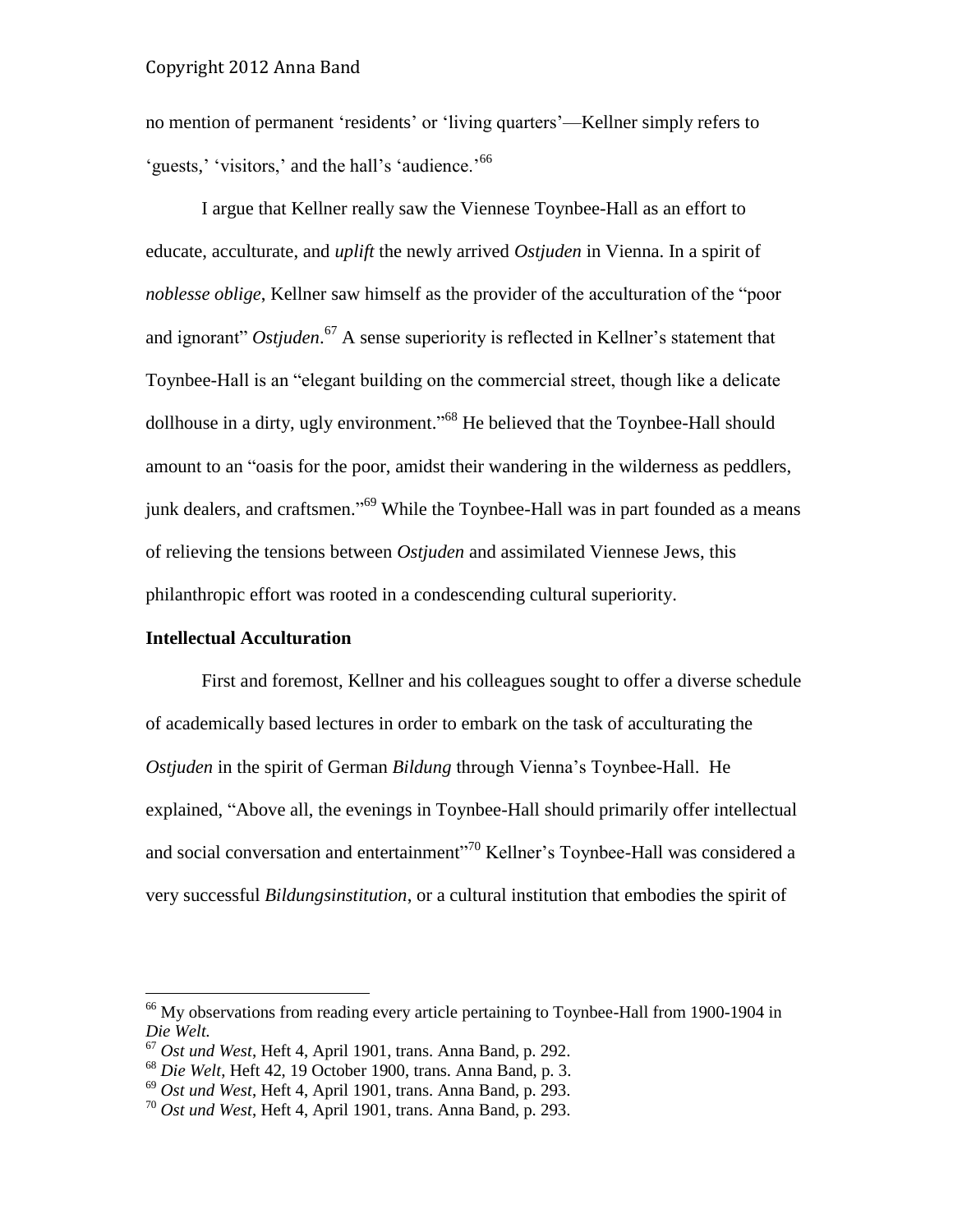*Bildung*.<sup>71</sup> The success of his program was certainly manifest in the attendance of evening lectures. As Kellner boasted,

"The hall seats 150 people. Of course, on some Sunday evenings we counted as many as 200; but this happened when the ushers did not exercise their authority with the necessary rigor…There are always so many more people than we can accommodate! On Sundays the crowd is at its greatest, so the ushers are backed up by a policeman…the Toynbee-Hall was immediately overcrowded on opening evening, so crowded that the hundreds had to be turned away. Ever since, the overcrowding has reoccurred every evening. If Toynbee-Hall is to fulfill its purpose, then we'll have to look into finding a suitable location that is at least three times the size of our current setting at Webergasse."<sup>72</sup>

In October 1901, the Toynbee-Hall actually did move to a new location on

Karajangasse in order to accommodate more people. This new auditorium could

accommodate up to four hundred people.<sup>73</sup> In analyzing the types of lectures offered at

Toynbee-Hall, Kellner's aim to indoctrinate the *Ostjuden* with *Bildung* becomes

apparent. Kellner and his bourgeoisie colleagues frequently gave lectures on Heine,

Schiller, Goethe, Kant, Mendelssohn, and Voltaire—the epitome of *Bildung*. Other

areas of study included science, economics, art, history, and law.

<sup>71</sup> Klaus Hödl, *Als Bettler in die Leopoldstadt: Galizische Juden auf dem Weg nach Wien* (Wien: Böhlau Verlag Gesselschaft m.b.H., 1994), 162.

<sup>72</sup> *Ost und West*, Heft 4, April 1901, trans. Anna Band, p. 293-294.

<sup>73</sup> *Die Welt*, Heft 40, 4 October 1901, trans. Anna Band, p. 13.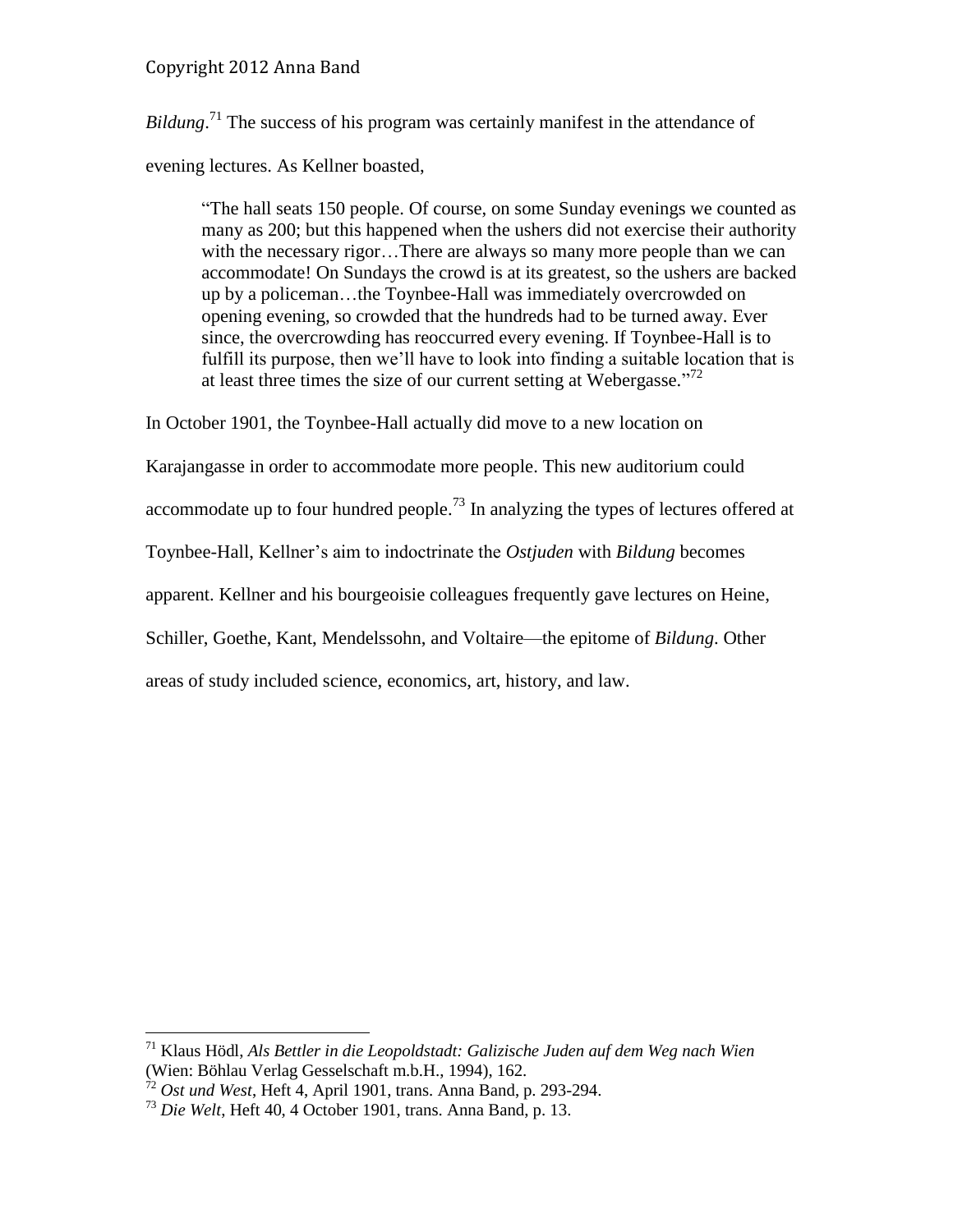| Table 1: Lectures offered at<br>Toynbee-Hatbasyadvartised12<br>in Die Welt during Kellner's<br>leadership from 1900-1904 | Anna Band  |                                                                                            |                                                                                                                                                                          |  |  |  |  |
|--------------------------------------------------------------------------------------------------------------------------|------------|--------------------------------------------------------------------------------------------|--------------------------------------------------------------------------------------------------------------------------------------------------------------------------|--|--|--|--|
| Category                                                                                                                 | Percentage | Total #<br><b>Advertised</b>                                                               | <b>Examples of Lectures Advertised</b>                                                                                                                                   |  |  |  |  |
| <b>Jewish History</b>                                                                                                    | 10 %       | 29                                                                                         | The Marranos, Bar Kochba rebellion, Jewish<br>Statesmen in the Middle Ages, Jewish Messianic<br>movements in the 1700s and 1800s, Israel's<br>migration in history, etc. |  |  |  |  |
| <b>Austrian History</b>                                                                                                  | 7 %        | 20                                                                                         | Austrian constitutional law, the history of Vienna,<br>Kaiser Josef II, Austrian Freedom Fighters, Marie<br>Ebner-Eschenbach, etc.                                       |  |  |  |  |
| <b>General History</b>                                                                                                   | 4 %        | 11                                                                                         | Japanese culture, the German-French war of<br>1870-1871, the code of Hammurabi, etc.                                                                                     |  |  |  |  |
| <b>Jewish Religion</b>                                                                                                   | 6 %        | 17                                                                                         | Jewish holidays, Talmud, Bible, Aggadah, Jewish<br>ethics, Maimonides, the concept of exile, etc.                                                                        |  |  |  |  |
| <i><b>*Issues for Immigrants</b></i>                                                                                     | 16.6%      | 48                                                                                         | Hygiene, cleanliness, the dangers of peddling,<br>Jewish prostitution, the Yiddish accent, Ostjuden<br>as the 'new ghetto,' poverty, etc.                                |  |  |  |  |
| Philosophy                                                                                                               | 5.2 %      | 15                                                                                         | Kant, Mendelssohn, Voltaire, pre-mosaic world<br>views, Schopenhauer, Moses Chaim Luzzatto, etc.                                                                         |  |  |  |  |
| Literature                                                                                                               | 15.3 %     | 44                                                                                         | Shakespeare, Heine, Schiller, Lessing, Hebrew<br>novels, Humanist poetry, Arabian Nights, Viktor<br>Hugo, K.E. Franzos, Mapu, Francois Villon, etc.                      |  |  |  |  |
| Law                                                                                                                      | 10.5 %     | 30                                                                                         | Capital punishment, criminal trials, the Justice<br>Administration, the laws of war, the common law<br>of Moses, etc.                                                    |  |  |  |  |
| Psychology                                                                                                               | 4.9%       | 14                                                                                         | The 'doctrine of the soul,' anxiety, etc.                                                                                                                                |  |  |  |  |
| Philanthropy                                                                                                             | 3.1 %      | 9                                                                                          | Jewish women's associations, Jewish relief for the<br>poor, the Jewish Institute for the Deaf, Hadassa,<br>etc.                                                          |  |  |  |  |
| <b>Natural Science</b>                                                                                                   | 6 %        | 17                                                                                         | Chemistry, astronomy, modern physics, etc.                                                                                                                               |  |  |  |  |
| <b>Medical Science</b>                                                                                                   | 4.5 %      | 13                                                                                         | Eye diseases, the chemistry of food, Tuberculosis,<br>etc.                                                                                                               |  |  |  |  |
| Art                                                                                                                      | 2.8 %      | $\,8\,$                                                                                    | Painting, architecture, music as a form of<br>expression, etc.                                                                                                           |  |  |  |  |
| <b>Economics</b>                                                                                                         | $2 \ \%$   | 6                                                                                          | Insurance, banks, the stock market, national<br>account systems, etc.                                                                                                    |  |  |  |  |
| <b>Mechanics</b>                                                                                                         | 1 %        | 3                                                                                          | Electricity, the telephone, etc.                                                                                                                                         |  |  |  |  |
| <b>Travel</b>                                                                                                            | $.7\%$     | $\overline{2}$                                                                             | Travels in Spain, the Orient, vacation accounts,<br>etc.                                                                                                                 |  |  |  |  |
| <b>Linguistics</b>                                                                                                       | $.7\ \%$   | 2                                                                                          | English philology, the origin of language, the<br>origin of German, etc.                                                                                                 |  |  |  |  |
| Academically-based lectures = 83.4 %                                                                                     |            | *Practically-based lectures (geared mainly for <i>Ostjuden</i> ) = $16.6$<br>$\frac{0}{0}$ |                                                                                                                                                                          |  |  |  |  |
| *Note: this table does not include the weekly Bible discussions offered each Friday evening.                             |            |                                                                                            |                                                                                                                                                                          |  |  |  |  |

Г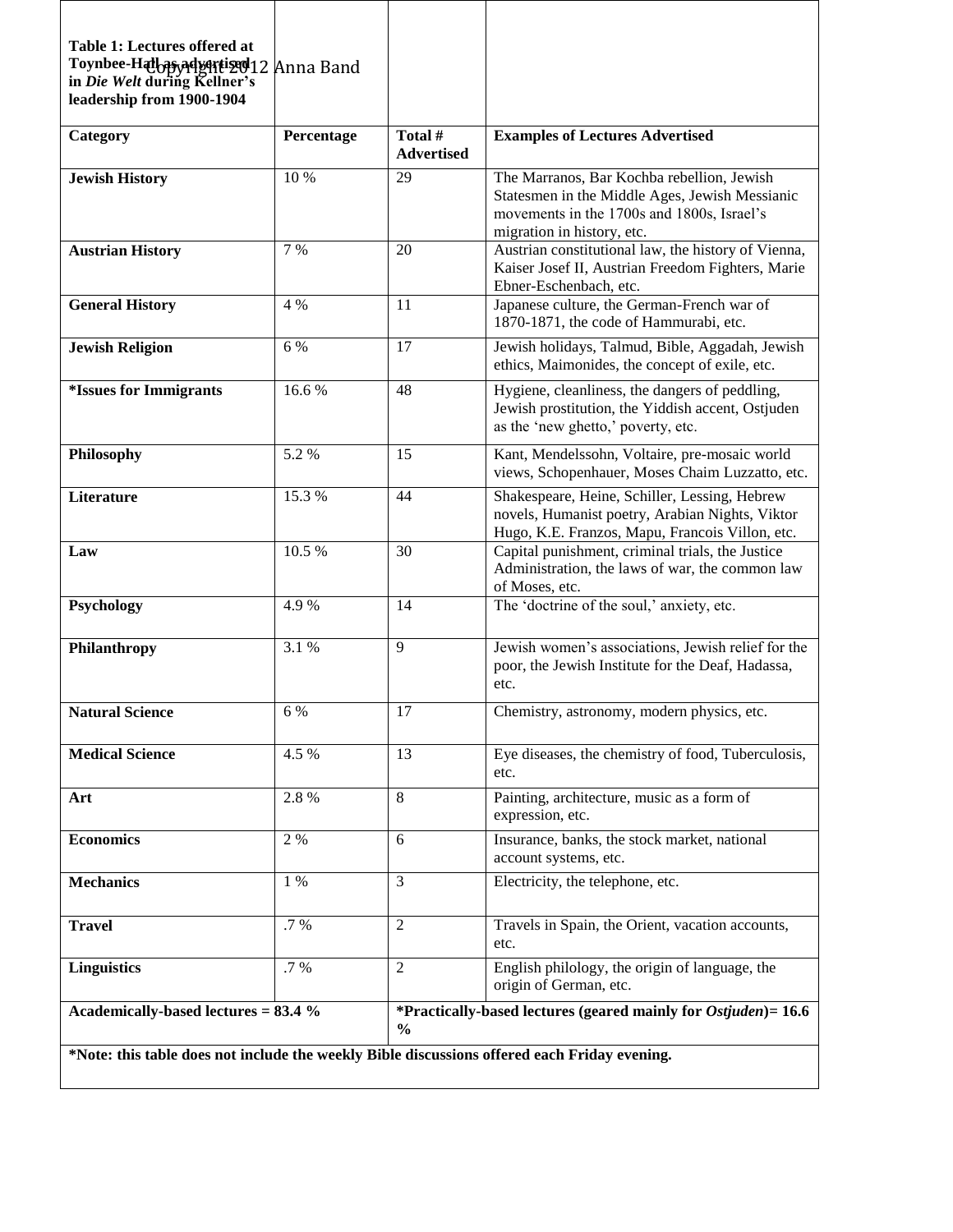#### **Toynbee-Hall as a preventative measure**

In founding the Jewish Toynbee-Hall, Kellner's goal was also a "preventative kind: our youth ought to be kept away from a systematic education in insolence and frivolity."<sup>74</sup> Kellner viewed Vienna's evening nightlife and recreational atmosphere as corrupt and devoid of meaning, and therefore sought to provide the Jewish proletariat an alternative to working-class cafes through the Toynbee-Hall. He explained,

"How do our businessmen spend their time, when they leave work in the evening? This is one of the saddest chapters of life in a large city. The Viennese cafes and music halls have ruined more lives than tuberculosis and the plague. You don't die, if you accustom yourself in your youth to the coffeehouse and cabaret atmosphere, but one does go to ruin. All of the soulless Jewish families of the metropolis, whose life outside of work amounts to no more than game, theater, and turf and ball, have begun their education in the coffeehouse and terminated it in the cabaret."<sup>75</sup>

Kellner was firm believer that recreation should involve cultural pursuits that would lead to the betterment of society and the cultivation of *Bildung*. He explained, "Man does not live by bread alone…the type and extent of acquisitions are very important factors in people's lives, but they are not everything. The ethics, the social values, the future of a family—depends ever so much on the type and extent of its recreation."<sup>76</sup> Thus, offering musical concerts in the spirit of *Bildung* formed an integral part of Kellner's program. He was eager to win over those *Ostjuden* who spent their time in the low-life saloons and Tingle-Tangles listening to hurdy-gurdy *Leiderkasten. <sup>77</sup>* Kellner aimed for Toynbee-Hall to "make an attempt to compete with these poisonous sites."<sup>78</sup>

<sup>74</sup> *Ost und West*, Heft 4, April 1901, trans. Anna Band, p. 292.

<sup>75</sup> *Ost und West*, Heft 4, April 1901, trans. Anna Band, p. 295.

<sup>76</sup> *Ost und West*, Heft 4, April 1901, trans. Anna Band, p. 292.

<sup>&</sup>lt;sup>77</sup> Leiderkasten is a genre of 'hurdy-gurdy' accordion music that tended to be associated with low-life saloons in Vienna and Berlin at the end of the nineteenth century and beginning of the twentieth century. Such music tended to mock Jews and distinctively Jewish traits.

<sup>78</sup> *Ost und West*, Heft 4, April 1901, trans. Anna Band, p. 293.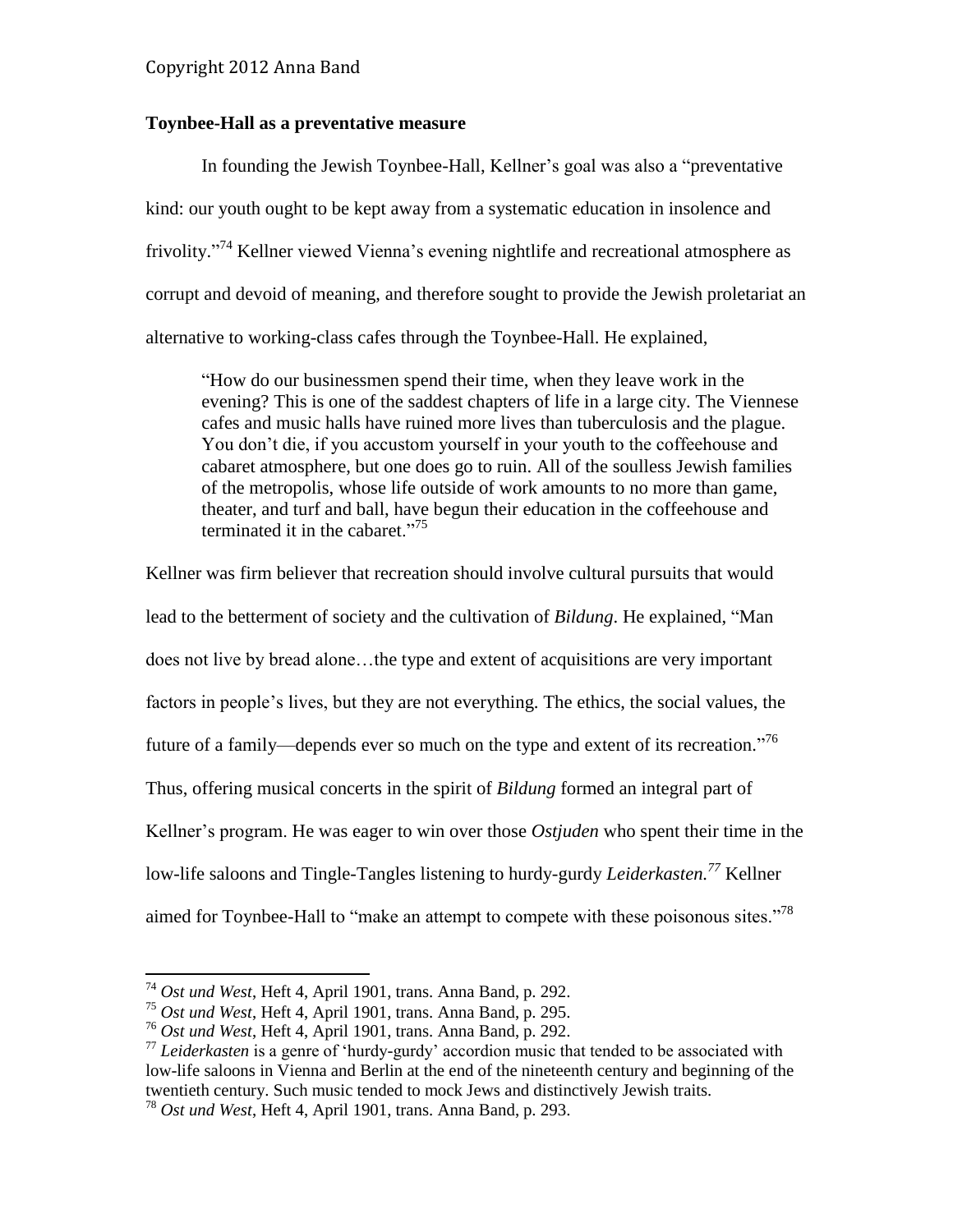The Toynbee-Hall definitely succeeded in this respect. During Toynbee-Hall's beginnings, Keller called upon the hall's audience to participate in musical performances. However, one after the other came and volunteered for presentations of nothing less than mocking *Leiderkaten* such as "I am Isaak Silberstein!"<sup>79</sup> Though the singers were astonished when Kellner turned them away for their low-life kind of artistic entertainment, these people nevertheless "came back, and today these very same people sing Wagner, Schubert, Schumann, Grieg, and Brüll for us. The singers of Toynbee-Hall have by now self-educated themselves through Toynbee-Hall to such a degree, that one can turn the piano over to them without clearing the program in advance."<sup>80</sup> The *Bildung* character of Toynbee-Hall's musical program from 1900 - 1904 is evident.

| Table 2: Music played in the Toynbee-Hall from 1900-1904          |                |                  |                |                     |                |  |  |  |
|-------------------------------------------------------------------|----------------|------------------|----------------|---------------------|----------------|--|--|--|
| *Source: Jahres-Bericht der Jüdische Toynbee-Halle in Wien, 1904. |                |                  |                |                     |                |  |  |  |
| <b>Composer</b>                                                   | <b>Times</b>   | <b>Composer</b>  | <b>Times</b>   | Composer            | <b>Times</b>   |  |  |  |
| Abt                                                               | $\overline{2}$ | Hentschel        |                | Raff                | 3              |  |  |  |
| Adam                                                              | 1              | Herbert          | 1              | Reinhold            | $\overline{2}$ |  |  |  |
| D'Albert                                                          | 1              | Hildach          | 4              | Rode                | 1              |  |  |  |
| Ambrosio                                                          | 1              | Holländer Viktor | 1              | Rolsen              | 1              |  |  |  |
| Bach                                                              | $\overline{7}$ | Hubay            | 3              | Rossini             | 1              |  |  |  |
| Beethoven                                                         | 14             | Humel            |                | Rubinstein          | 12             |  |  |  |
| Becker                                                            | 1              | Hunter           | 1              | Rückauf             | 3              |  |  |  |
| <b>Beriot</b>                                                     | 4              | Jellinek Irene   | 1              | Saint-Saëns         | 1              |  |  |  |
| <b>Bizet</b>                                                      | 1              | Joachim          | 1              | Sarasate            | 3              |  |  |  |
| <b>Bohm</b>                                                       | 8              | Jüngst           | 1              | Sauer               | 1              |  |  |  |
| <b>Braga</b>                                                      | 1              | Kaiser V.        | 1              | Schlamm             | 1              |  |  |  |
| <b>Brahms</b>                                                     | 16             | Kéler Bela       | $\overline{2}$ | <b>Schmitt Hans</b> | 1              |  |  |  |
| <b>Brüll</b>                                                      | 10             | Kienzel          | 1              | Schubert            | 18             |  |  |  |
| <b>Bruch</b>                                                      | 3              | Kirchl           | $\overline{2}$ | Schütt              | 1              |  |  |  |
| Cesek                                                             | $\overline{2}$ | Kjerulf          | 1              | Schumann            | 14             |  |  |  |
| Chopin                                                            | 11             | Koschat          | $\overline{2}$ | Sicard              | 1              |  |  |  |
| Cornelius                                                         | 1              | Kreutzer         | 1              | Simon               | $\overline{2}$ |  |  |  |
| Czerwenka                                                         |                | Krug             | 1              | Simonetti           | 5              |  |  |  |

<sup>79</sup> *Ost und West*, Heft 4, April 1901, trans. Anna Band, p. 293.

l

<sup>80</sup> *Ost und West*, Heft 4, April 1901, trans. Anna Band, p. 293.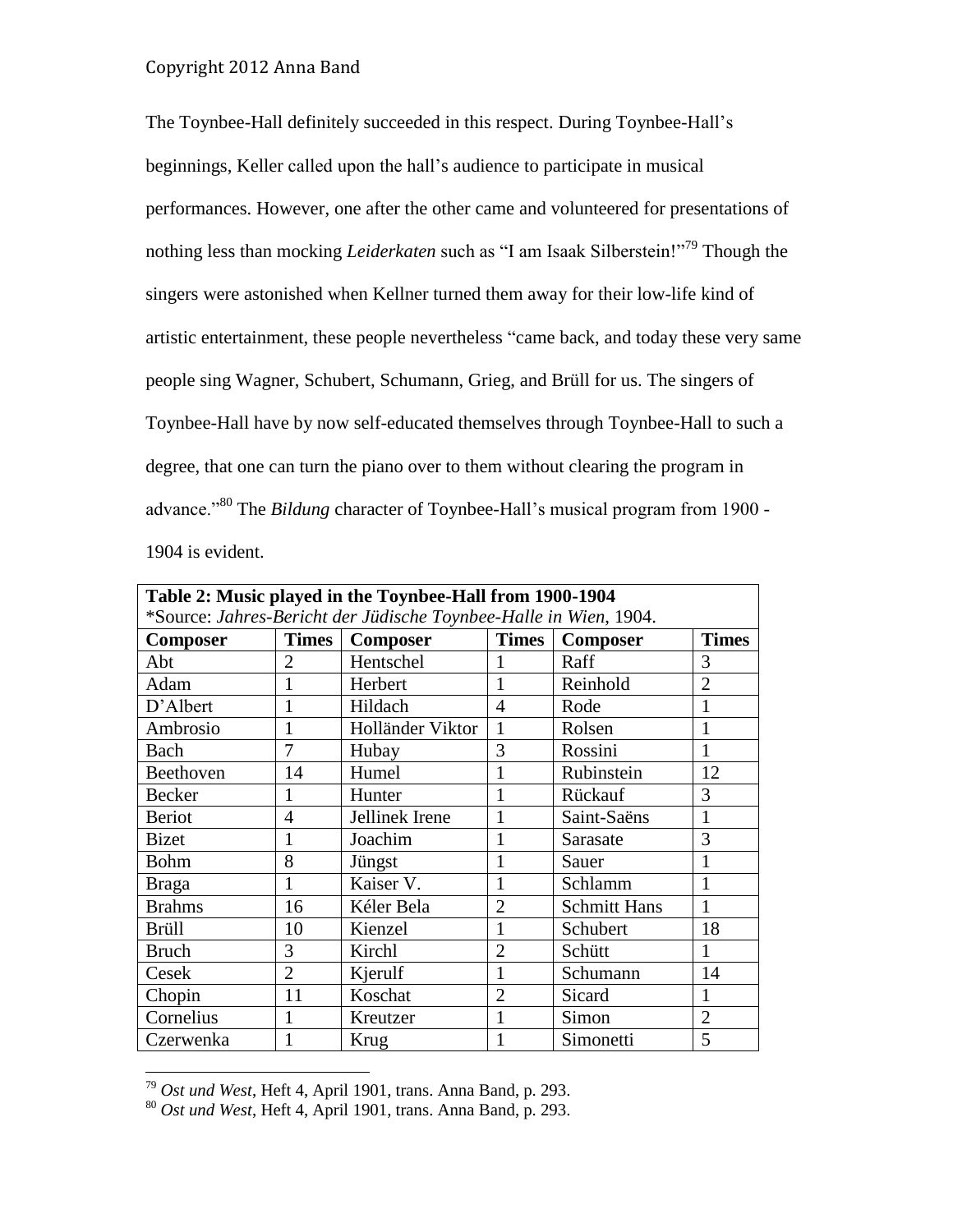| Danbé                  | $\mathbf{1}$   | Lassen          | $\overline{2}$ | Sinding               | 4              |
|------------------------|----------------|-----------------|----------------|-----------------------|----------------|
| Dancla                 | $\overline{2}$ | Leschetizky     | $\overline{2}$ | Singelée              | 1              |
| Davidoff               | 1              | Liszt           | 24             | <b>Smith Sidney</b>   | $\mathbf{1}$   |
| Delibes                | $\overline{2}$ | Littolf         | 1              | Spohr                 | $\mathbf{1}$   |
| Dessauer               | $\mathbf{1}$   | Löwe            | $\overline{7}$ | Steinbach             | $\mathbf{1}$   |
| Donizetti              | $\mathbf{1}$   | Löwenberg Ernst | $\overline{3}$ | Steiner               | 1              |
| Drdla                  | $\overline{2}$ | Maillard        | 1              | <b>Strauss Johann</b> | $\overline{2}$ |
| Dvořak                 | $\overline{4}$ | Marschner       | 1              | Suppé                 | $\overline{2}$ |
| Esser                  | $\overline{2}$ | Mascagni        | $\overline{2}$ | Svendsen              | $\overline{2}$ |
| <b>Franz Robert</b>    | $\overline{4}$ | Mendelssohn     | 15             | Tartini               | $\mathbf{1}$   |
| <b>Fischhof Robert</b> | $\mathbf{1}$   | Meyer-Helmund   | 5              | Taubert               | $\mathbf{1}$   |
| Gabriel Marie          | $\overline{2}$ | Meyerbeer       | 3              | Thomas                | $\overline{2}$ |
| Gluck                  | $\mathbf{1}$   | Millöcker       | 1              | Thomé                 | $\overline{2}$ |
| Godard                 | 5              | Moskowski       | 6              | Tchaikovsky           | 3              |
| Goldbaum Felix         | $\mathbf{1}$   | Mozart          | 8              | Verdi                 | $\overline{5}$ |
| Goldmark               | 8              | Nessler         | 1              | Vieuxtemps            | $\overline{2}$ |
| Golkin                 | 1              | Nicolai         | 3              | Volkslieder           | 6              |
| Goltermann             | $\overline{1}$ | Ole Olsen       | 1              | Wagner E. D.          | $\mathbf{1}$   |
| Gounod                 | $\overline{4}$ | Pabst           | 1              | <b>Wagner Richard</b> | 10             |
| Grieg                  | 12             | Paganini        | $\mathbf{1}$   | Wieniawski            | 6              |
| Grünfeld               | $\overline{4}$ | Pahlen Richard  | $\overline{2}$ | Weber                 | 5              |
| Gumpert                | 1              | Peiser          | 1              | Wolf Hugo             | 3              |
| Haendel                | $\overline{1}$ | Pierné          | 1              | Zargiczka             | $\mathbf{1}$   |
| Halevy                 | 3              | Poldini         | 1              | Zemlinsky             | $\mathbf{1}$   |
| Hauser                 | $\mathbf{1}$   | Popper          | $\overline{3}$ |                       |                |
| Haydn                  | 5              | Rachmaninoff    | $\overline{2}$ |                       |                |

Yet, while the success of the Toynbee-Hall became manifest through evening programs and lectures, most were of an intellectual nature and geared towards the acculturated Viennese Jewish public. Only 16.6 percent of lectures offered involved practical concerns of the *Ostjuden*: the rest were aimed at an acculturated public.<sup>81</sup> By 1903, Kellner seemed to be further alienating the *Ostjuden*—a gross departure from his original goal. He explained,

"Week after week, we have tolerated lazy, work-avoiding, scandal-addicted, reckless fellows and we let them play their various pranks on us in the hope that we converted them to better morals through their time at the Toynbee-Hall. Unfortunately, this hope did not in the least bit come to fulfillment. These people had to be kept away from our establishment this winter. For this

 $\overline{a}$  $81$  Table 1.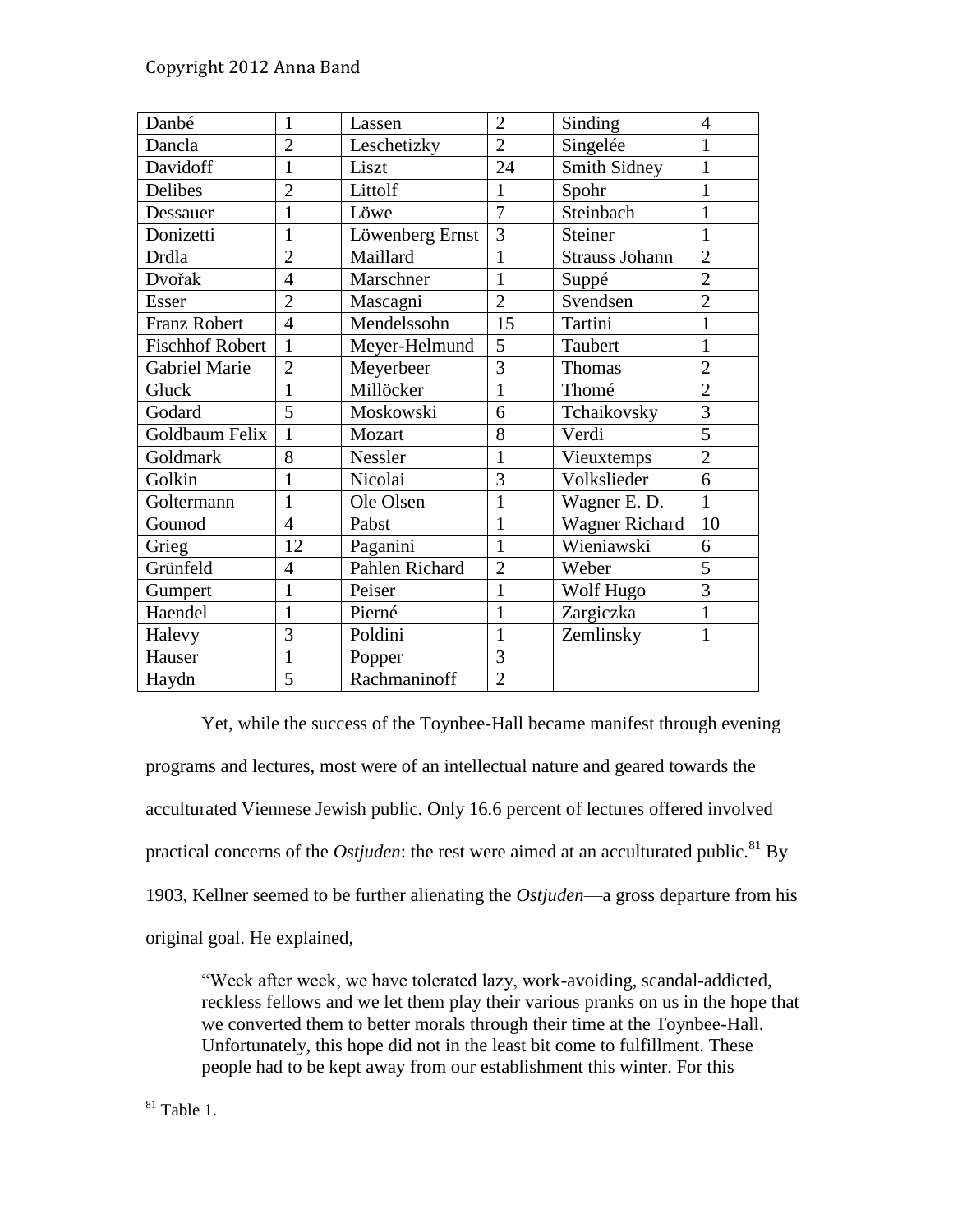cleansing, the Toynbee-Hall owes its energy to Dr. Sadger, who guarded the entrance every evening for two whole weeks and performed the task with soothing strictness. A consequence of this cleansing is that we once again see the very decent men and women coming with increasing regularity.<sup>82</sup>

The results of this 'cleansing' effort are apparent in the fact that in the summer of 1903, the hall cancelled their German language courses due to increasingly low attendance rates.<sup>83</sup>

Against an atmosphere of growing anti-Semitism and internal Jewish divisions, Kellner claimed to have recognized the need to provide a place that could unite rich and poor Jews to overcome feelings of social inequality, as well as to help both groups strengthen their Jewish identities and ultimately merge into a united entity. Yet, despite his personal background, Kellner was embarrassed and repelled by the 'primitive' culture of the *Ostjuden* and their 'backward' ways. For Kellner, the solution to the problem of *Ostjuden* lay in *Bildung*—education in its broadest sense; Eastern European Jews must immerse themselves in German humanism, learn Western languages and literature, and internalize proper etiquette.<sup>84</sup> Kellner believed that by becoming '*gebildet*'—educated—the *Ostjuden* would improve their lot; he believed that the *Ostjuden* had suffered because they had not yet followed the path of German Jews. 85 As historian Jack Werthheimer explains, "this perceived link between their own *Bildung* and emancipation also accounts for the hostility of German Jews toward immigrants, for the newcomers threatened to revive an image of the Jew that natives had worked so hard to obliterate."<sup>86</sup> As Viennese Jews linked the improvement of their status to their

<sup>82</sup> *Die Welt*, Heft 8, 20 February 1903, trans. Anna Band, p. 5.

<sup>83</sup> *Jahres-Bericht der Jüdische Toynbee-Halle in Wien*, 1904.

<sup>84</sup> Wertheimer, *Unwelcome Strangers*, 160.

<sup>85</sup> Wertheimer, *Unwelcome Strangers*, 160.

<sup>86</sup> Wertheimer, *Unwelcome Strangers*, 160.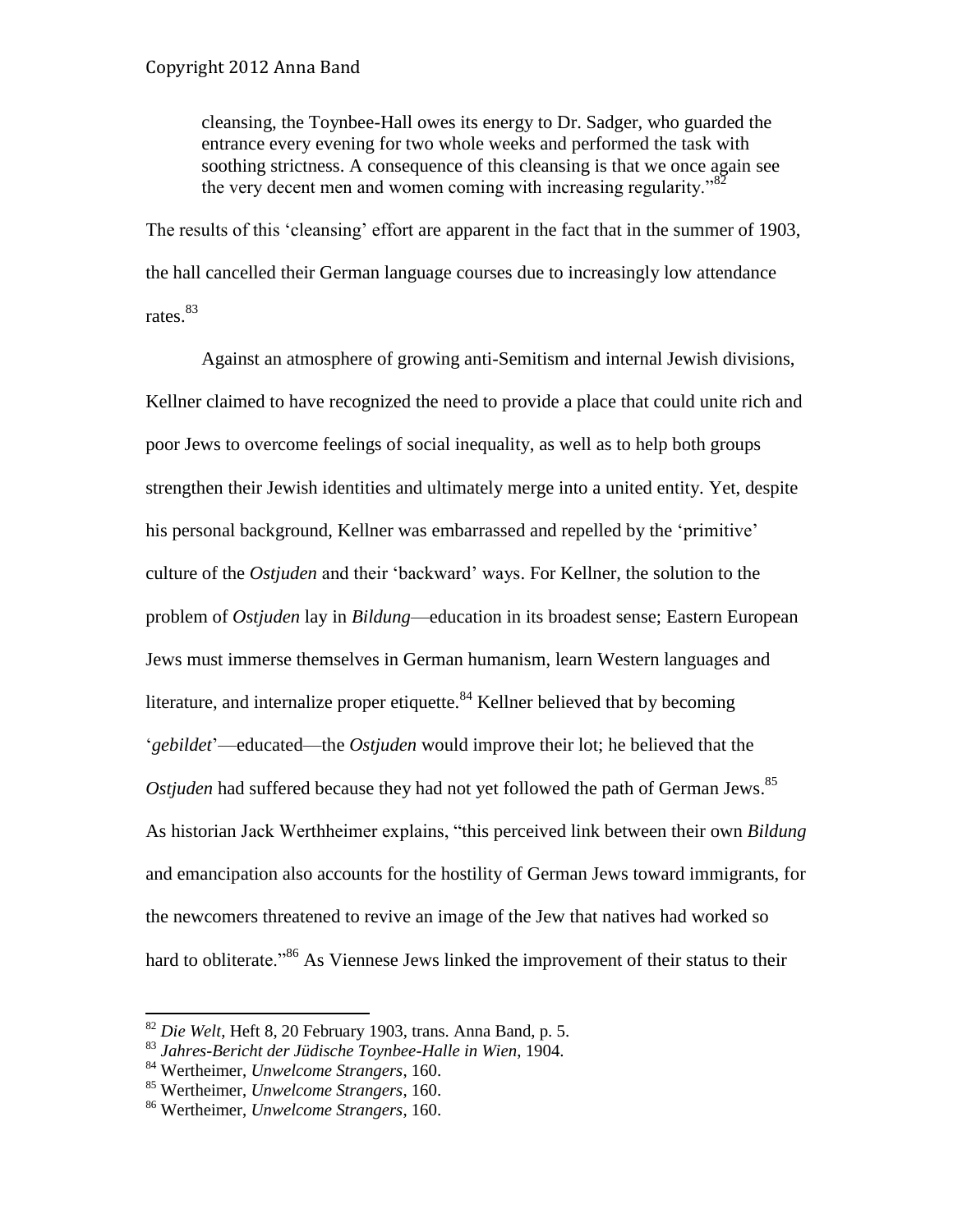own self-betterment, they believed that emancipation had been *earned*, and therefore projected their own situation upon *Ostjuden* and repeatedly advised their coreligionists to *imitate their example.* <sup>87</sup> Ultimately, Kellner's 'love affair' with *Bildung* was the driving force that forged the mission of the Jewish Toynbee-Hall of Vienna.

<sup>87</sup> Wertheimer, *Unwelcome Strangers*, 160.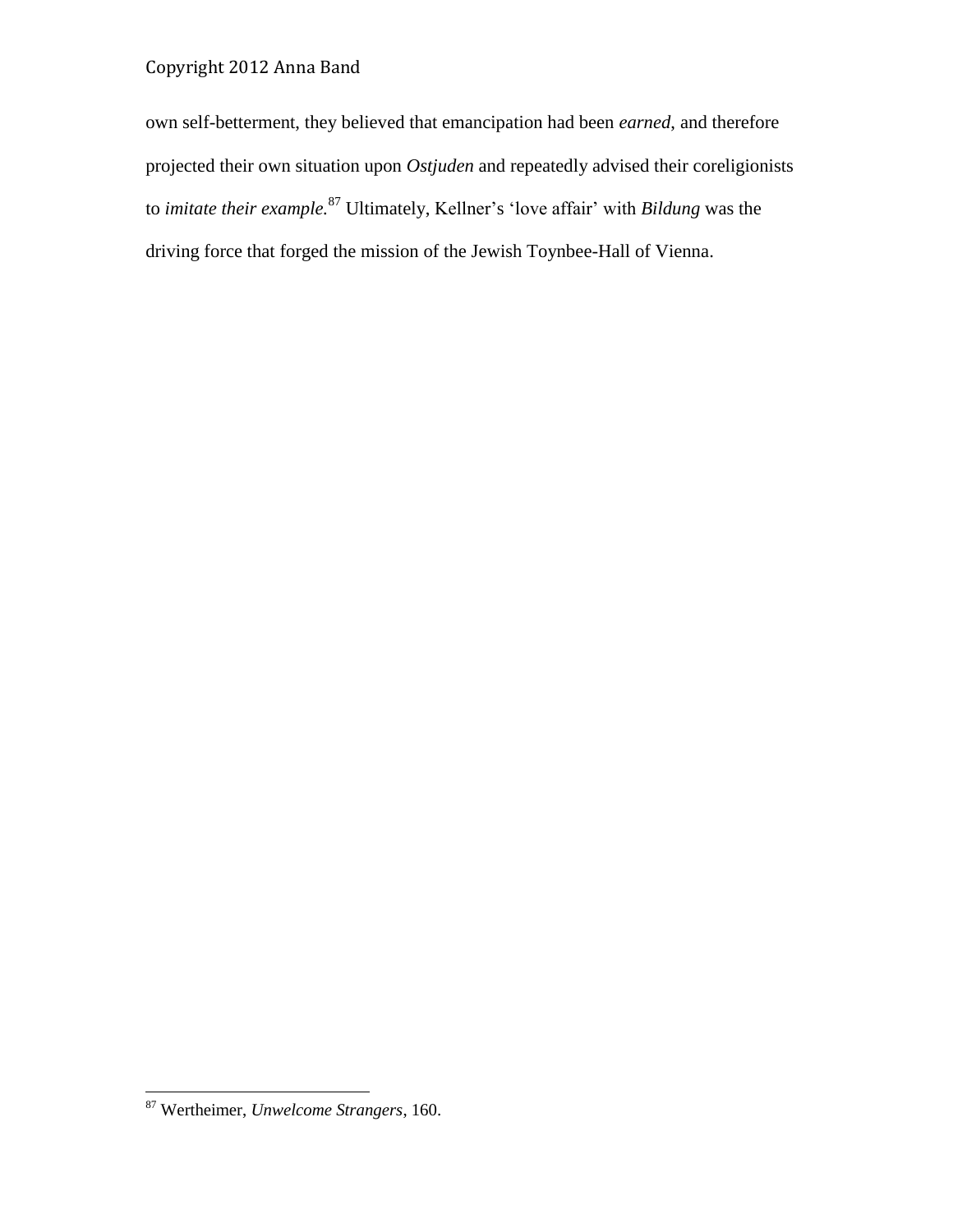#### Works Cited

Beller, Steven. *Rethinking Vienna 1900*. New York: Berghahn Books, 2001.

- Beller, Steven. *Vienna and the Jews, 1867-1938: A Cultural History*. Cambridge: Cambridge University Press, 1989.
- Berkley, George E. *Vienna and its Jews: the Tragedy of Success, 1880s-1890s*. Lanham: Abt Books, 1988.
- Brenner, David A. *Marketing Identities: The Invention of Jewish Ethnicity in Ost und West*. Detroit: Wayne State University Press, 1998.
- Gay, Peter. *Freud: A Life for our Time*. New York: W. W. Norton and Company, 1998.
- Hödl, Klaus. *Als Bettler in die Leopoldstadt: Galizische Juden auf dem Weg nach Wien*. Wien: Böhlau Verlag Gesselschaft m.b.H., 1994.
- Jacobs, Jack. "Written Out of History: Bundists in Vienna and the Varieties of Jewish Experience in the Austrian First Republic," in *In Search of Jewish Community: Jewish Identities in Germany and Austria, 1918-1933*, edited by Michael Brenner and Derek J. Penslar. Bloomington: Indiana University Press, 1998: 115-133.
- Johnson, Christian. "Strength in Community: Historical Development of Settlements Internationally," in *Settlements, Social Change, and Community Action: Good Neighbors,* edited by Ruth Gilchrist and Tony Jeffs. Philadelphia: Jessica Kingsley Publishers, 2001: 69-91.
- Jüdische Toynbee-Halle (Wien). *Jahres-Bericht der Jüdische Toynbee-Halle in Wien*, translated by Anna Band (Wien: Verein Jüdische Toynbee-Halle, 1904).
- Kaplan, Marion A. *The Making of the Jewish Middle Class: Women, Family, and Identity, in Imperial Germany*. New York: Oxford University Press, 1991.
- Kellner, Anna. *Leon Kellner: Sein Leben und Sein Werk*. Vienna: C. Gerold's Sohn, 1936.
- Kellner, Leon, Arnold, Paula and Arthur L. Delisle. *Austria of the Austrians and Hungary of the Hungarians*. London: Sir Isaac Pitman & Sons, 1914.
- Kellner, Leon. "Die Eröffnung der ersten jüdischen Toynbee-Halle in Wien," *Die Welt* 49, translated by Anna Band (7 December 1900): 12-13.
- Kellner, Leon. "Die Wiener Toynbee-Halle im dritten Jahre," *Die Welt* 8, translated by Anna Band (20 February 1903): 4-5.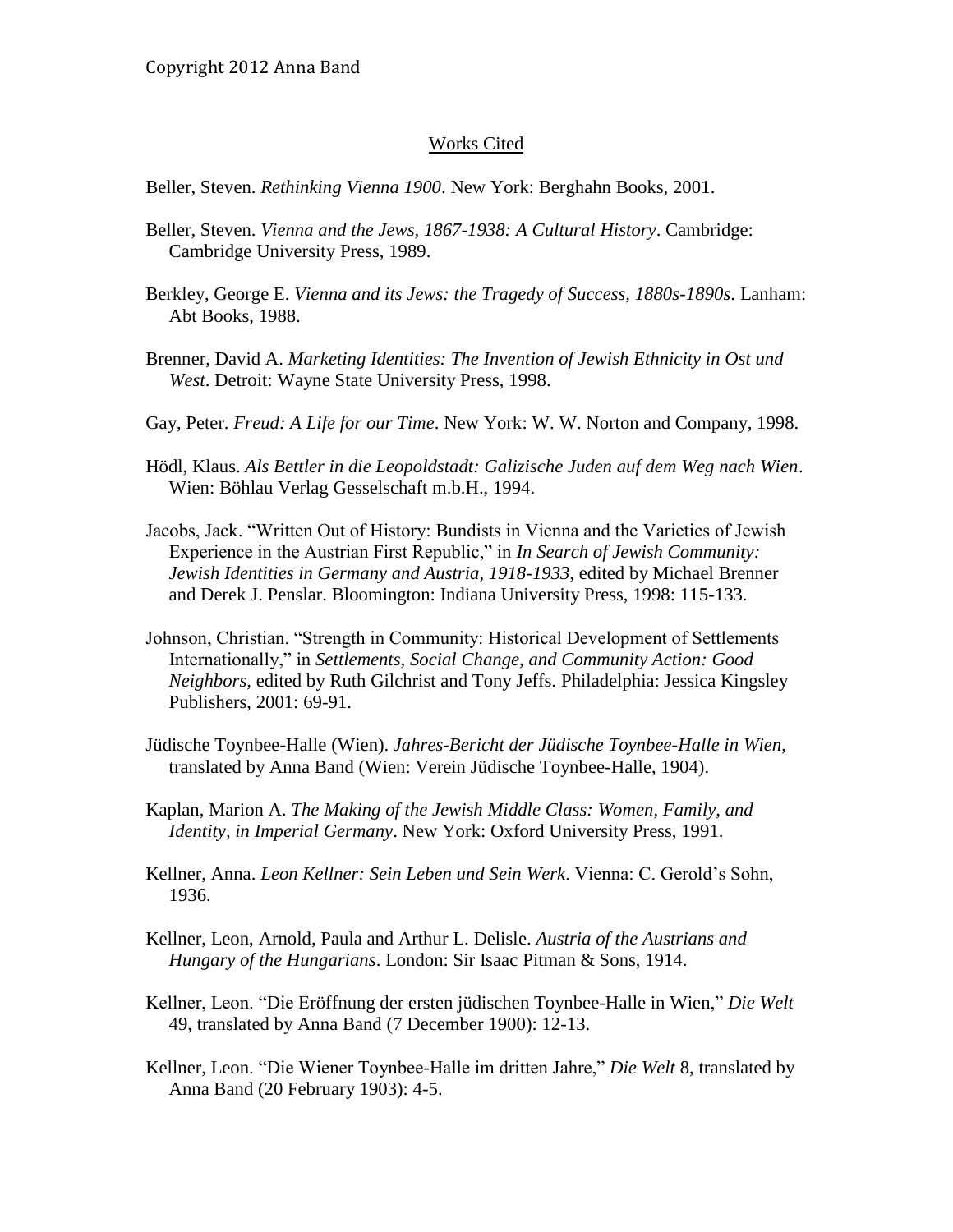- Kellner, Leon. "Eine jüdische Toynbee-Halle in Wien," *Die Welt* 42, translated by Anna Band (19 October 1900): 1-4.
- Kellner, Leon. "Eine Jüdische Toynbee-Halle in Wien," *Ost und West* 4, translated by Anna Band (April 1901): 291-298.
- Kellner, Leon. "Von unserer westlichen Volksbildungs-Bewegung," *Die Welt* 40, translated by Anna Band (4 October 1901): 13.
- Oxaal, Ivar and Walter R. Weitzmann. "The Jews of Pre-1914 Vienna: An Exploration of Basic Sociological Dimensions." *Leo Baeck Institute Yearbook* 30, no. 1 (1985): 395-432.
- Pauley, Bruce F. *From Prejudice to Persecution: A History of Austrian Anti-Semitism*. Chapel Hill: The University of North Carolina Press, 1992.
- Pauley, Bruce F. "Reflections on Austrian Anti-Semitism." In *Essays in European History, Volume II*, edited by Burton, June K. and Carolyn W. White. Lanham: University Press of America, 1996.
- Pollak, Michael. "Cultural Innovation and Social Identity in Fin-De-Siècle Vienna." In *Jews, Anti-Semitism and Culture in Vienna*, edited by Oxaal Ivar, Pollak, Michael and Gerhard Botz. London: Routledge and Kegan Paul, 1987.
- Rozenblit, Marsha L. *The Jews of Vienna: 1867 - 1914: Assimilation and Identity.* Albany: State University of New York Press, 1983.
- Wertheimer, Jack. *Unwelcome Strangers: East European Jews in Imperial Germany*. New York: Oxford University Press, 1987.
- "Wiener jüdische Toynbee-Halle," *Die Welt* 44, translated by Anna Band (31 October 1902): 8.
- Wingfield, Nancy M. *Creating the 'Other:' Ethnic Conflict and Nationalism in Habsburg Central Europe*. New York: Berghahn Books, 2003.
- Wistrich, Robert S. "Austrian Social Democracy and the Problem of Galician Jewry 1890–1914." *Leo Baeck Institute Yearbook* 26, no. 1 (1981): 89-124.
- Wistrich, Robert S. *Socialism and the Jews: The Dilemmas of Assimilation in Germany and Austria-Hungary*. Oxford: The Littman Library of Jewish Civilization, 1982.
- Wistrich, Robert S. *The Jews of Vienna in the Age of Franz Joseph*. Oxford: The Littman Library of Jewish Civilization, 1990.